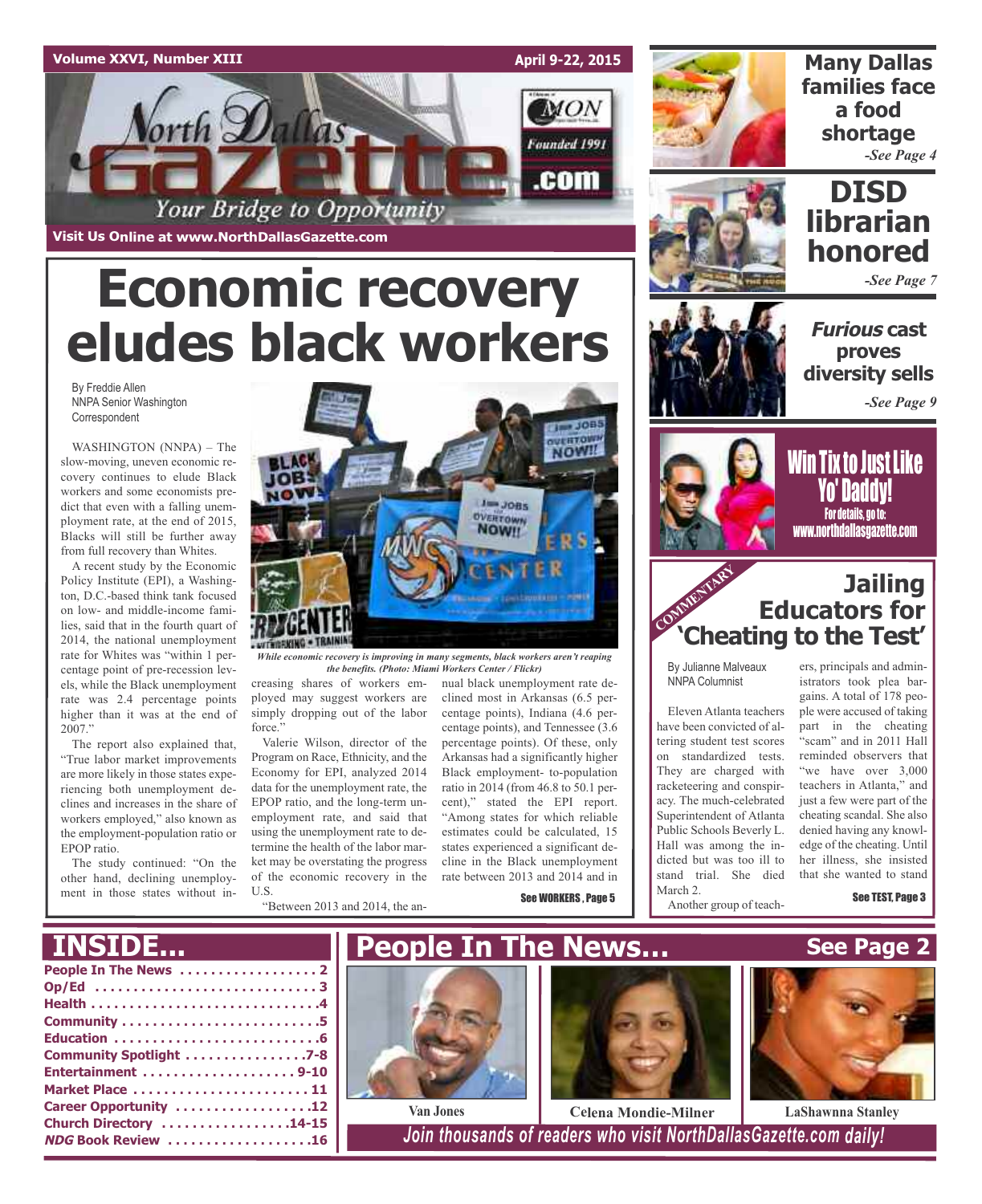#### **People in the News www.NorthDallasGazette.com**

## **Van Jones**

PALO ALTO, CA – Culture Shift Labs, the leading consultancy firm formerly known as Diversity Affluence, gathered 250 leaders in tech, healthcare and finance on April 1 at the Garden Court Hotel in Palo Alto, CA to celebrate diversity and innovation at the Inaugural Silicon Valley Diversity Brunch. Hosted by Andrea Hoffman, CEO and Founder of Culture Shift Labs, the brunch celebrated four individuals who are examples of what's possible for current and future generations in tech and beyond. This year's honorees re-



flected the changing face from board seats to the C-Suite. They included: Van Jones - Co-Founder of #YesWeCode and CNN Commentator, Shellye Archambeau – CEO of MetricStream, Ken Coleman -

Chairman of Saama Technologies and Special Advisor to Andreessen Horowitz, and Hugh Molotosi - VP of the Intuit Labs division of Intuit. Also in the room were venture capitalists, entrepreneurs, health care executives, and leaders from some of the biggest names in tech, healthcare and finance including: Apple, Ernst & Young, Google, Facebook, LinkedIn, Intel, Riot Games, Pandora and Microsoft.

The invitation-only brunch, emceed by Ben Jealous, noted civic leader and Partner of Kapor Capital, began with opening remarks from Andrea Hoff-

man followed by a private Veuve Cliquot Champagne toast that featured the four honorees and sponsors: Cisco, Kaiser Permanente, NewsOne, Microsoft, Moët Hennessy USA, and Tourneau. Bernard J. Tyson, Chairman and CEO of Kaiser Permanente and Fred Humphries, VP of U.S. Government Affairs for Microsoft (and top sponsors) addressed the room and gave recognition to Andrea Hoffman who was responsible for hand selecting each guest and inspiring the largest gathering to date of senior leaders of color in tech.

The brunch was attended by an exhaustive list of notable leaders including Denise Young Smith - VP of Human Resources at Apple, Brandon Jones – Head of Product Operations at Google, Scott Cook – Cofounder of Intuit, Michael Seibel, Partner at Y Combinator, and Lo Toney – Partner at Comcast Ventures. A live discussion between David Drummond, Google's Chief Legal Officer and Senior Vice President of Corporate Development, and #YesWeCode Co-Founder Van Jones addressed the diversity challenge in Silicon Valley and solutions on how the 250 guests in the room could be a part of it, starting by concentrating on tomorrow's

leaders – today's youth.

Many of the attendees remarked that the brunch had achieved something for the first time by gathering Black men and women in powerful positions from some of the most influential corporations in one room to inspire hope, ignite change and take the necessary steps to encourage inclusion in the industry. The 1st Annual Silicon Valley Diversity Brunch recognized, celebrated and brought awareness to important leaders – the first of many "business of diversity" initiatives to come from Culture Shift Labs (CSL).

Visit the website at CultureShiftLabs.com.

### **Celena Mondie-Milner**

AUSTIN, Texas — Following a national search, The University of Texas at Austin has named Celena Mondie-Milner director of New Student Services (NSS). Part of the Division of Student Affairs, the office oversees and coordinates UT Orientation for nearly 10,000 freshman and transfer students each year. In collaboration with campus partners across the university, NSS provides an engaging and comprehensive orientation experience that ensures students successfully transition, both ac-



ademically and socially, to the Forty Acres.

"Celena understands the importance of creating a welcoming and inclusive learning environment for our students at UT Orientation from the moment they register," said Gage E. Paine, vice president for student affairs. "Her leadership will play a critical role in helping us achieve our goal of increasing four-year graduation rates."

For the past eight years, Mondie-Milner has served as director of orientation and new student programs at Clayton State University in Morrow, Georgia. During that time, she maintained overall satisfaction ratings between 94 and 97 percent for student and family orientation programs.

"With more than 15 years of progressive leadership experience, Celena clearly understands the university's mission, the department's purpose and our new student initiative. She will be able hit the ground running with UT Orientation just around the corner," added Soncia Reagins-Lilly, senior associate vice president for student affairs and dean of students.

Throughout her career, Mondie-Milner has held a variety of higher education positions including student affairs director, instructor, coach, judicial hearing officer and minority success recruitment officer. A former track star, she won the gold

medal for the 4 x 100 meter relay at the 1995 World Championships. She is also a 19-time NCAAAll-American in track and field and a Big Ten Conference Medal of Honor recipient.

No stranger to Austin, Mondie-Milner lived here while training for the U.S. Olympic trials in track and field.

"I look forward to returning to the Forty Acres and leading UT Orientation. The commitment of student affairs and academics to work closely together in providing a holistic experience for undergraduate, transfer and graduate

students is impressive. I am excited to be chosen for this very special opportunity," said Mondie-Milner.

This May, Mondie-Milner will receive her Ph.D. in educational leadership from Mercer University. She received a Master of Education degree in leadership and organizational development and a Bachelor of Arts degree in speech communication from the University of Illinois.

Mondie-Milner will start her new position June 1. The first of 10 UT Orientation summer sessions begins June 8.

## **LaShawnna Stanley**

LaShawnna Stanley, a beautiful woman of color, a teenage mom at the age of 15 and now a grandmother of four, has been a fighter her entire life. As a child growing up in a household of all fair complexion family members, she had to fight the stigma of having dark skin and made it her quest to empower women of color to love themselves.

Being a teenage mom LaShawnna refused to become a stereotype. As a nononsense self-taught entrepreneur she has been at the vanguard of redefining beauty through the agency she created, Ethnicity Models. LaShawnna teaches women to APPRECIATE their skin tones, unique fea-

*2 | April 9-22, 2015 | North Dallas Gazette*



tures and varied silhouettes but NOT be exploited by them.

Ms. Stanley is a hero to women's empowerment! She has appeared on national networks such as BET's Hip-Hop vs. America, UPN news, and Vh1's Hip-Hop Videos: Sexpolitation On The Set defending the rights of women in the

music industry. LaShawnna has also been featured in major publications such as VIBE, The Source, Hip-Hop Weekly, KING, & XXL. Her company is the "go to" agency for hiring a diverse group of beautiful ethnic women, she's hosted charitable events for Magic Johnson, Donald Trump, and Alonzo Mourning. As a favorite amongst A-List clientele; Diddy, Jamie Foxx, Beyonce, Jay-Z, Usher, and Kanye West only scratch the surface of her company's infamous resume. Through it all LaShawnna

is resolute in her determination to help women of color realize their true potential. This can be seen as she visits schools and youth centers with her models to teach young girls, college students, teenage moms and women in general about self-esteem, believing in themselves, and following their dreams.

LaShawnna Stanley is a motivational/inspirational/i nformational speaker on a number of Hip Hop and women empowerment topics such as "Hip Hop & The Sexplotation of women" dissipate stereotypes and learn the truth about the women in hip hop music videos from an inside perspective. "Empowering Teen moms to beat the odds" Dream big and don't limit yourself. "Empowering Women to become Entrepreneurs " Create your own destiny. Become your own boss. Ms. Stanley is also available to facilitate modeling workshops and seminars.



*For the 411 in the community, go to www.northdallasgazette.com*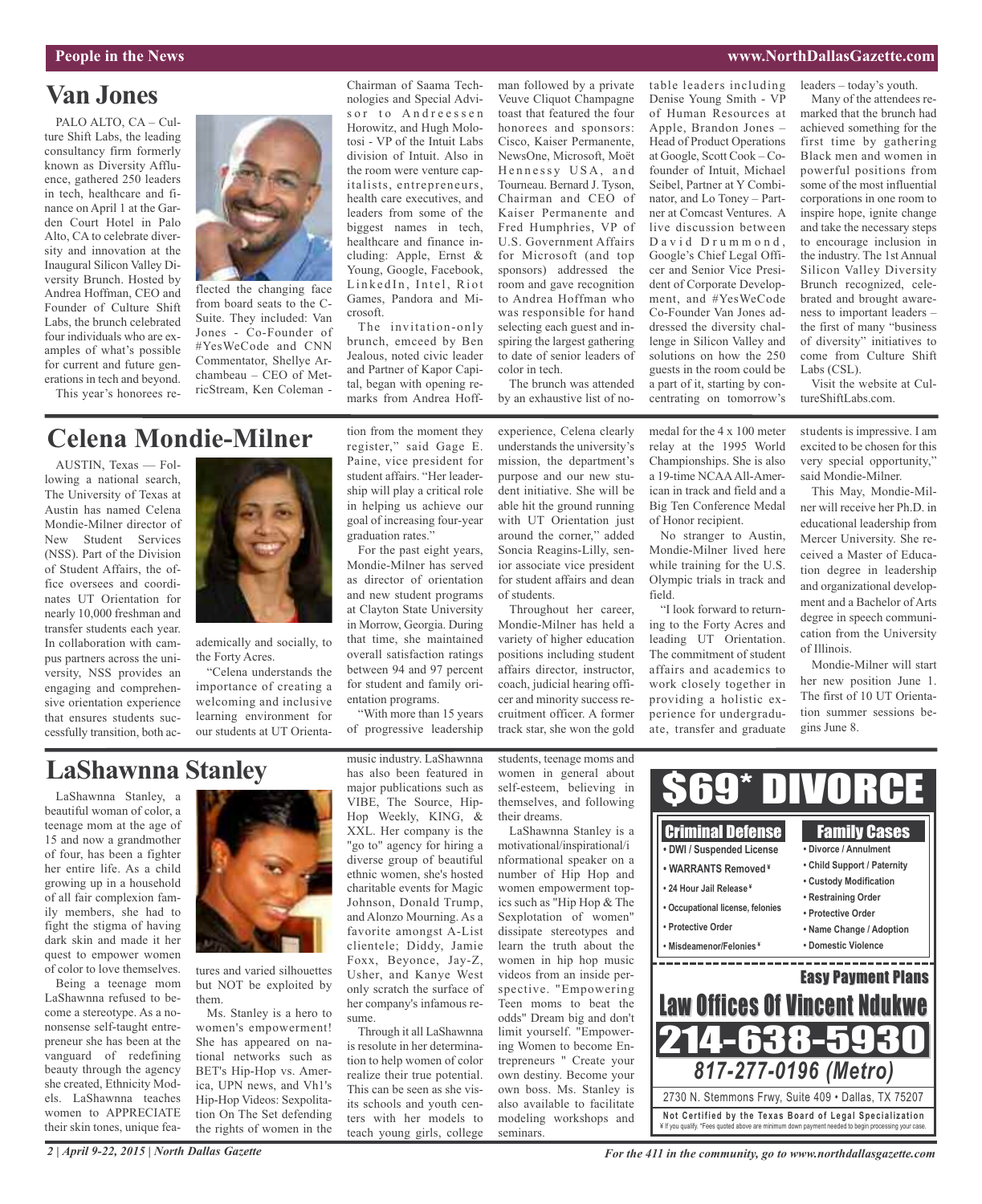#### **www.NorthDallasGazette.com Op-Ed**



*unsolicited material and reserves the right to edit and make appropriate revisions.*

### *"Do what you say you are going to do ... when you say you are going to do it."*

**Publisher's Office:** publisher@northdallasgazette.com

**Sales Department:** marketing@northdallasgazette.com

#### **Editorial Department:**

editor@northdallasgazette.com

#### **Online:**

www.NorthDallasGazette.com www.twitter.com/NDGEditor www.facebook.com/NorthDallasGazette www.pinterest.com/NDallasGazette

### STAFF

**Chairman Emeritus** *Jim Bochum 1933 – 2009*

**Published By** *Minority Opportunity News, Inc.*

> **Web Master** *Todd Jones*

**Special Projects Manager** *Edward Dewayne "Preacher Boy" Gibson, Jr. James C. Allen*

**Community Marketing** *Nina Garcia*

**Religious/ Marketing Editor** *Shirley Demus Tarpley*

#### **Advisory Board:**

*John Dudley Myrtle Hightower Fred Moses Annie Dickson Cecil Starks Willie Wattley Coty Rodriguez-Anderson B. J. Williams Denise Upchurch Barbara Simpkins, ADVISORY BOARD SECRETARY*

**VP of Digital Marketing and Entertainment** *Jessica Brewer*

**Editor** *Ruth Ferguson*

**Contributing Writers** *Jackie Hardy Ivy N. McQuain Terri Schlichenmeyer Nicole Scott Tamarind Phinisee*

#### **Editorial Writers** *Ivy N. McQuain Ruth Ferguson Nicole Scott*

**Production** *David Wilfong*

#### **Advisory Board Committees:**

*Public Relations Planning and Implementation* Cecil Starks, CHAIRPERSON

*Business Growth Referral* John Dudley, CHAIRPERSON

*Program Policy Development* Annie Dickson, CHAIRPERS

*Quality Assurance* Myrtle Hightower, CHAIRPERSON Coty Rodriguez

*The North Dallas Gazette, formerly Minority Opportunity News, was founded in July 1991, by Mr.Jim Bochum and Mr.Thurman R. Jones. North Dallas Gazette is a wholly owned subsidairy of Minority Opportunity News, Inc.*

# **'Religious Freedom' scams**

By Lee A. Daniels NNPA Columnist

Pity the poor, put-upon anti-gay bigots.

Worried by recent steady march of federal court decisions advancing the right of gays and lesbians to marry, they tried to copy the Supreme Court majority's flim-flam maneuver of last year in the Hobby Lobby case: By asserting a business is a "person," they intended to enable business owners to discriminate against gay and lesbian prospective customers, and anyone else under the cover of "religious belief."

### **TEST,** continued from Page <sup>1</sup>

trial and clear her name.

In what was described as the largest cheating scandal in the nation's history, District Attorney Paul L. Howard Jr. prosecuted the educators under a law originally designed to snare organized crime figures. Of the 12 defendants, 11 were convicted of racketeering, a felony punishable up to 20 years. One defendant, Dessa Curb, a former elementary school teacher, was acquitted.

Those 11 convicted were taken straight from the courtroom to jail. Sentencing should take place this week. On top of the 20 years maximum sentence for racketeering, they could be convicted on other charges including making false statements. It is interesting to note that most of these teachers are African American.

You can serve as few as 15 years for second-degree murder in Georgia, and as little as a year for involuntary manslaughter. Further, most convicted offenders get a day or even months to go home and straighten out their affairs before reporting to prison. But not this group of educators.

These Atlanta teachers aren't the only teachers involved in similar cheating scams. A year ago, 130 Philadelphia educators were

The blowback from corporate giants, religious denominations, cities and states, associations and organizations, and prominent entertainment and literary figures produced a thunderous roar succinctly expressed by the headline of the March 31 front-page editorial of the Indianapolis Star newspaper. In huge letters, it blared: "Fix This Now"

Suddenly, faced with the likelihood of devastating economic boycotts, the two states' governors and state legislatures quickly complied. By week's end last week they had amended

accused of cheating. In September, several were ordered to stand trial.

Why have those who chose a low-paid and littleregarded profession stoop to cheating on standardized tests? Are they judged by the number of students who pass these flawed tests, and the number who fail? Is there a culture of cheating in too many of our nation's schools? Is there a culture of "teaching to the test"?

There is no excuse for the cheating in Atlanta, or Philadelphia, or in El Paso, where the school superintendent was imprisoned for reporting faulty test scores. While there is no excuse, it would be foolhardy to ignore the pressure that many face when federal laws mandate the use of standardized tests to "prove" that teachers and schools are doing their jobs.

In some districts, including Atlanta, teachers are given bonuses when their students do well on tests, and may be terminated when students do not. Even now, after revisions in teacher evaluation, half of teacher performance is based on standardized tests. Teachers can be reassigned, or schools can be closed if there are too many poorperforming students enrolled.

It makes sense to look at

those particular so-called religious freedom restoration laws to declare they couldn't be used to discriminate against someone because of their sexual orientation and gender identity. (However, neither did either legislature enact specific statutes barring discrimination against, gays, lesbians and transgendered people.) But no one on the right

side of history should think this ends the anti-gay rights campaign. Nor should they forget this episode's lessons.

For one thing, it's underscored the true purpose of these "religious freedom"

the many ways that the system encourages teachers to manipulate, if not outright cheat, when they administer standardized tests. Some schools spend days preparing students to take the tests. They aren't spending days teaching the material students must learn, just the rote material needed to pass standardized tests. Passing a test in English and grammar may prove some proficiency, but does it prove that a student can write a paragraph or an essay, or engage in critical thinking?

When teachers spend too much time focused on standardized testing and not enough on course content, are they cheating students? In teaching to the test, are they cheating to the test? I'm not referring to the multiple erasures that investigators found on some of the Atlanta tests, or schemes that excluded poor-performing students from testing so average grades could be higher. I'm referring to teachers who choose to teach content that they know will show up on the test, or those who spend tens of hours in "practice sessions" with old copies of tests used as drills. From my perspective students are being cheated when there is too much emphasis placed on standardized testing.

One might ask how teachers and students can be evaluated without standardlaws, which now exist in 19 other states and are being considered in an additional 14. That purpose, with the U.S. Supreme Court set to rule on same-sex marriage by this June, is to provide the anti-gay forces a means of escaping compliance with the seemingly inevitable affirmation of same-sex marriage by the federal judiciary.

Secondly, these wolf-insheep's-clothing laws offer further proof that the GOP down to its very roots in state and local communities has devolved from a politi-

#### See SCAMS, Page 11

ized tests, but there is an extensive body of research that suggests other methods of evaluating teachers, including classroom observation and curriculum review. Interestingly, an increasing number of colleges do not use standardized tests to evaluate students for admissions because they recognize such tests are flawed.

Obviously, there must be some way to measure progress among students, and proficiency among teachers. Still, standardized test results should not be tied to teacher compensation, or to threats of school closings. If standardized tests are one way to measure results, they must be combined with other measures to ensure fairness.

It makes sense, though, to ask if there is a racial dynamic to leading nearly a dozen teachers, mostly African American, out of a courtroom in handcuffs. And it makes sense to wonder if the charge of racketeering is being applied to harshly for what is clearly illegal misconduct.

While teaching to the test is not against the law, isn't it cheating our students nearly as much as the scams?

*Julianne Malveaux is an economist, writer, and President Emerita of Bennett College. She can be reached at juliannemalveaux.com.*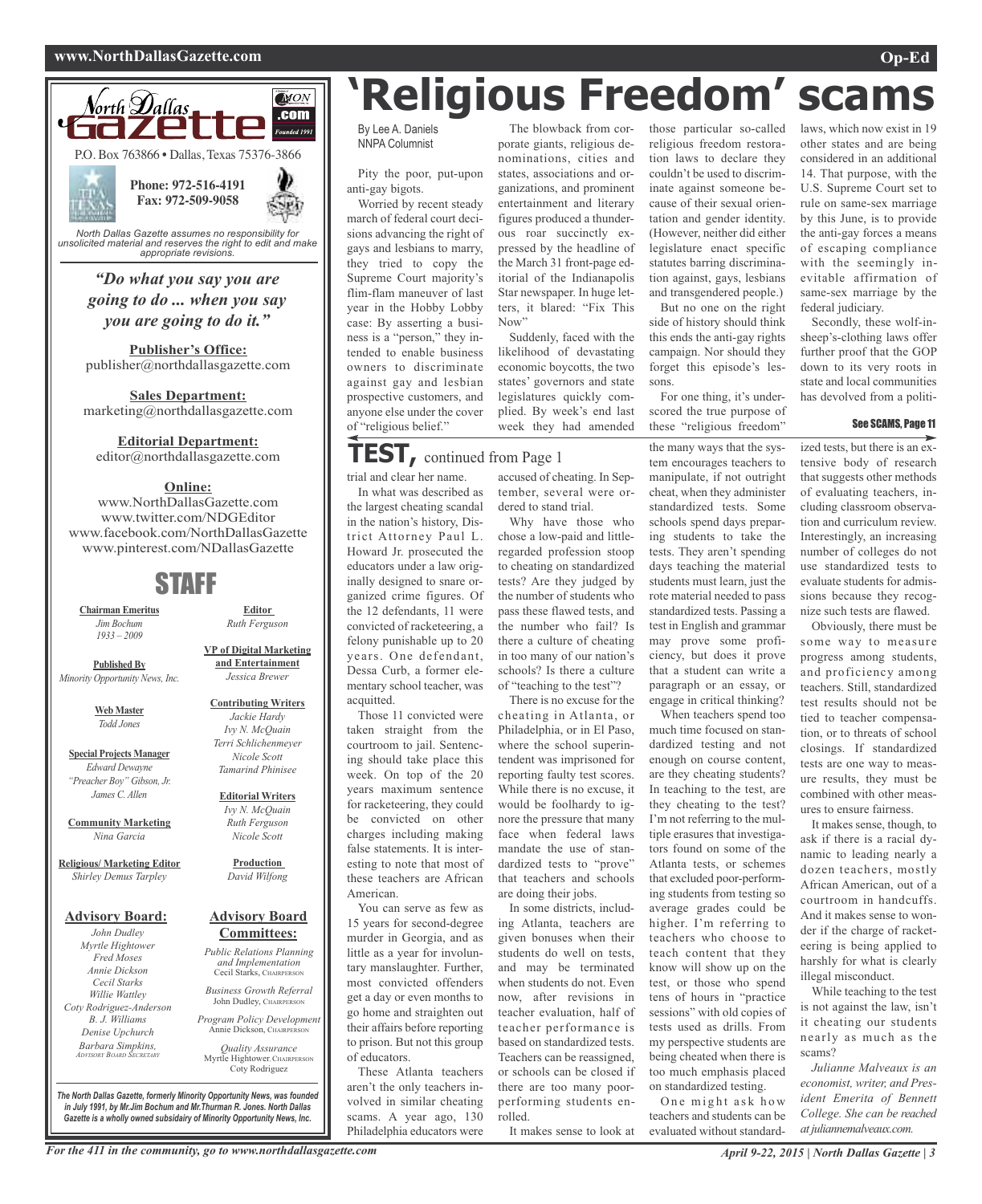#### **Health www.NorthDallasGazette.com**

## **Nearly 19 percent of Dallas households cannot afford enough food**

AUSTIN – Texas households suffered extraordinarily high rates of food hardship during and after the recession, according to a new national report released today. In 2014, 18.4 percent of surveyed households said they could not consistently afford enough food.

Federal lawmakers in the Senate and House have passed budgets that put nutrition programs such as SNAP (aka food stamps) at



significant risk. Rates of food hardship will increase significantly if funding for these programs is reduced.

"It is unacceptable that Congress is debating cuts to nutrition programs like SNAP when so many Americans are struggling to afford food," said Celia Cole, CEO of Feeding Texas.

"SNAP is a proven tool to solve hunger. Our elected leaders should act to help, not hurt struggling families."

The report, How Hungry is America?, is published by the national group the Food Research and Action Center (FRAC) in coordination with Gallup-Healthways Polling, and provides data on food hardship for the nation, every state, and 100 of the country's largest cities. The report includes food hardship rates for San Antonio, Austin, Houston, and the Dallas-Fort Worth metroplex.

Food hardship is defined as the inability to afford enough food. The report found a national food hardship rate of 17.2 percent in

2014.

"All these data tell the same story – hunger and poverty rates spiked at the beginning of the recession and have stayed high ever since," said Cole. "Cutting nutrition programs now will lead to even greater hardship for millions of struggling Americans."

Feeding Texas is urging concerned Texans to raise their voices and tell Members of Congress to

strengthen – not weaken – the nation's nutrition safety net. They can do so, for example, by adding their name to a petition in support of SNAP.

The full food hardship analysis and petition is available on FRAC's website (frac.org). Feeding Texas leads a unified effort for a hunger-free Texas. Learn more and find your local food bank at feedingtexas.org.

## **You can eat those carbs without the weight gain!**

By Dr. Ro NNPA Columnist

The much-maligned carbohydrate (an essential, macro nutrient) has been touted as the bane of your dietary existence for too long. Don't worry, you can eat your comfort food carbohydrate favorites without the guilt that often comes with consuming them and you don't have to pack on dreaded pounds when you do. Instead of banning pasta, potato chips, ice cream, and those hi-carb foods that send you swooning every time you catch a whiff of their gooey goodness, I encourage you to proceed without the caution using the small tweaks I give you below. Here are my Top 4 Carb Fixes that deliver on taste, while lowering the calorie and carb content:

#### **Pasta:**

When you think of carbs, pasta is the holy grail. It is the first thing that generally comes to mind. But 1 serving of traditional spaghetti and meatballs contains 54 carbs and 433 calories. But with Explore Asian black bean spaghetti, you can reduce your carb count to 17 and your calories to just 180. Now, that's what I call a winner. This is my new favorite pasta because, not only do I love its chewy texture and meaty flavor, but it is made with just two ingredients – black beans and water and has a whopping



25 grams of protein and 12 grams of fiber in each serving! This is big, because traditional pastas typically contain only 7-8 grams of protein per serving. When you eat a complex carbohydrate like beans and include lean protein in the same meal, you get the double benefit of energy compliments of the complex carb and the muscle-building protein, plus the fiber fills you up so you are satiated and feeling full for longer periods of time so no overeating. Now that's hard to beat.

#### **Pizza:**

Of course, its not just college frat boys and co-eds who enjoy a good pizza every once in a while, but did you know that you can cut carbs here too? That's right, it's all about the crust. When you switch the ingredients of your pizza crust you can cut carbs to a tasty and manageable level that allows you to have pizza night for yourself and the family any time you choose. Eureka! Just one slice of cheese and veggie pizza has

41 grams of carbs and 372 calories. Most people have three slices at one sitting. For a woman following a 1,200 calorie weight-loss diet, that could amount to her carb and calorie budget for the whole day! Here's one creative way to have your pizza and eat it, too. And it's tasty, healthy, and cuts the carbs in half.

Make the dough using cauliflower instead of wheat flour and reduce your carb and calorie count from 41 grams and 372 calories/slice of traditional pizza to just 14 grams and 272 calories/slice of the cauliflower crusted pizza with my recipe.

#### **Potato Chips:**

I have yet to meet the person, who doesn't enjoy a good potato chip, and for good reason. They are the perfect combination of a salty, buttery flavor with a crunchy bite that satisfies, but a single serving bag of potato chips has 15 grams of carbs and 160 calories and the truth is most people don't eat just one…bag. But I have found a way to satisfy the chip lover in you that's scrumptious and the best part is these chips are carb-free! These cheesy chips contain only 60 calories, no carbs – zip, zilch, nada, and they deliver on savory flavor and crunch. To make your own

cheesy chips: Slice 1 each roll of string

cheese (made of part-skim mozzarella) into quarter inch slices

Lightly spray a cookie sheet with olive oil cooking spray

Place cheese "chips" on the tray an inch apart

Bake in 375 degrees oven for 4-5 mins.

Peel off chips, and enjoy!

#### **Ice Cream Sundae**

We all scream for ice cream! But ice cream in its creamy, cool, sugary goodness is a high-carb, indulgence that can certainly pack on the pounds. The average ice cream sundae contains a whopping 172 grams of carbs and from 600 to more than 1,000 calories. This one-time treat can blow your entire calorie and carb budget for the whole day. But there is a way to simplify this dessert and dramatically cut carbs and

See CARBS, Page 5

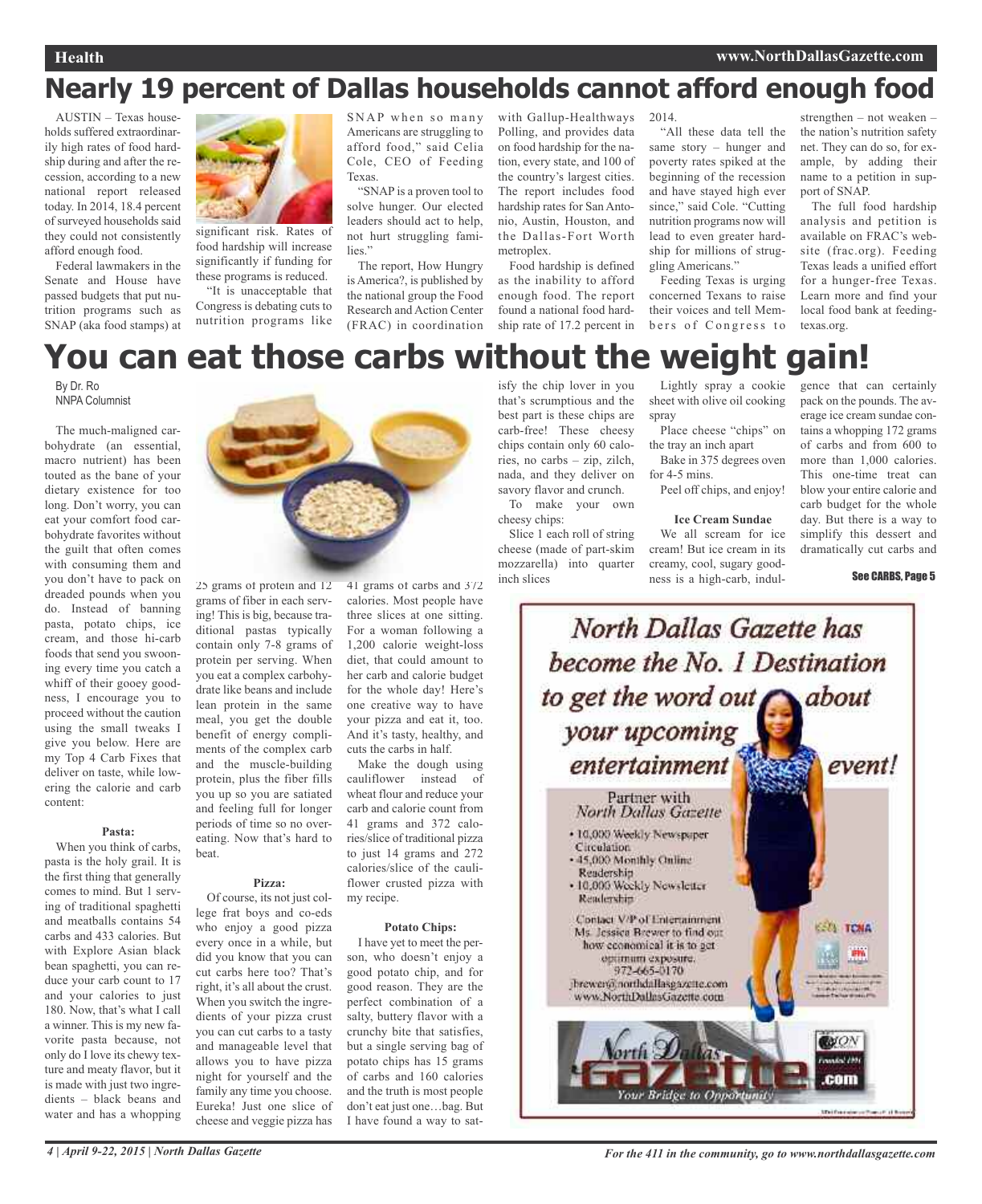#### **www.NorthDallasGazette.com**

## **Free dental clinic offered at Eastfield**

MESQUITE — A Texas Mission of Mercy (TMOM) mobile dental clinic will be at Eastfield College this Friday and Saturday, April 10- 11, delivering pain-relieving dental care at no cost to underserved Texans.

To take advantage of

this opportunity, patients clinic will stop accepting seeking care need to arrive by 5 a.m. at the Eastfield College Gymnasium (3737 Motley Dr., Mesquite, TX 75150) to register.

Doors will open at 7 a.m. TMOM is a first-come, first-served event, and the

patients once capacity is reached. Patients must bring their current medications.

More than 100 volunteer dentists and 900 volunteers from the dental profession, businesses and community groups will provide charitable care to hundreds of adults and children.

The services, which are free, include basic, pain-relieving and preventive procedures such as dental cleanings, fillings, and extractions.

increased over the last three months from 8.7 percent in January to 9.2 percent in February.

The EPOP ratio for Black women over 20 years old was 55.8 percent in March, the same mark recorded last month. The jobless rate for White women was 4.2 perpercent.

"The recovery has been moving at a less than optimal pace for the last five years, partly due to inadequate demand sufficient enough to drive job

this year, if we're going to see the Black unemployment rate drop significantly below 10 percent and get anywhere near what can be considered a recovery-level rate."

**WORKERS,** continued from Page <sup>1</sup>

six of those states the Black EPOP increased. On the other hand, between 2013 and 2014 the Black unemployment rate significantly increased in Missouri (3.2 percentage points) and Wisconsin (4.8 percentage points)."

With a Black population of 6.5 percent, Wisconsin recorded the highest annual jobless rate for Blacks in the U.S. in 2014 (19.9 percent).

Paul Randus, a columnist for MarketWatch.com, said that Scott Walker, the governor of Wisconsin and a Republican presidential hopeful, is known nationally, "as the governor who eliminated collective bargaining rights for most public employee unions in Wisconsin – and then beat back a recall motion over it."

Randus wrote, "The win further emboldened Walker," and that the governor recently signed a "right to work bill" that economists say will chip away at labor union power in the state. The policies were supposed to spur job and business growth, but the governor has fallen almost 100,000 jobs short of his 2010 pledge to create 250,000 jobs during his first term.

The anti-union policies in Wisconsin are a big prob-

#### lem for both White and Black workers in the Badger State, said Wilson.

Even though, Black workers in Virginia (19.7 percent Black population) experienced the lowest annual Black jobless rate in 2014 at 8 percent, it was still, "higher than the highest White rate of 7 percent in Nevada," stated the EPI report. In the fourth quarter of last year, the 11 percent Black unemployment rate was, "higher than the national unemployment rate at the peak of the recession (9.9 percent in the fourth quarter of 2009)."

The Black jobless rate is expected to dip to 10.4 percent, by the fourth quarter of 2015, but that's nowhere near the pre-recession unemployment level, which was 8.6 percent.

"In 2014, long-term unemployment among African American workers (39.7 percent) was the highest of any racial or ethnic group, although it was down 3.7 percentage points from 2013," stated the report. "Among states with a large enough sample size for reliable estimates, only three had significant declines in long-term unemployment between 2013 and 2014: North Carolina (14.4 percentage points), Florida (10

percentage points) and Texas (8.2 percentage points). In 2014, the highest shares of long-term unemployed black workers were in the District of Columbia (56.3 percent), Illinois (52.7 percent), Alabama (48.9 percent) and New Jersey (48.6 percent)."

The U.S. economy added 126,000 jobs in March, far below analysts' expectations, and the national unemployment rate was still 5.5 percent.

Wilson said that recordsetting snow falls and cold temperatures suppressed hiring and demand consumption in March.

The Black jobless rate decreased from 10.4 percent in February to 10.1 percent in March, compared to the White unemployment rate, which was stagnant at 4.7 percent.

The unemployment rate for Black men over 20 years old decreased from 10.4 percent in February to 10 percent in March and the EPOP ratio also rose from 60.3 percent to 60.5 percent. The jobless rate for White men was 4.5 percent in February and 4.4 percent in March. The EPOP ratio was unchanged at 69.2 percent.

Wilson said that she will be keeping a close eye on the unemployment rate for Black women, which has

## **CARBS,** continued from Page <sup>4</sup>

calories. I call it banana nice cream.

Add 1 frozen banana to a food processor

Add 2 TBS of almond milk and pulse to desired consistency

Top with a sprinkle of cinnamon.

If you enjoy a good butter pecan ice cream try adding 1 TBS of crunchy almond butter, it does the trick.

Find the recipes to all of my carb-fixes at www.everythingro.com.

Bon Appetite! *Rovenia Brock, Ph.D. is a medical advisory board member and contributor to the "Dr. Oz Show," where she helped more than a half-million Americans lose more than 5 million pounds. She is the author of "Dr. Ro's Ten Secrets To Livin' Healthy (Bantam).*

# Ledbetter Changing for the Better



## **Construction Begins on Redesign of Ledbetter Station**

Construction includes: new signal lights, raised and extended platforms, removal of the wall by the mobility ramp and relocation of the passenger load/unload area. Please

plan ahead, be patient, and use caution around the construction! - Thank you!

### **Construction Dates: March 2015 - August 2016**



DART will provide updated information on the estimated time frame of comstruction as it. becomes available. For additional information, you may subscribe to Red Construction Alerts<br>of www.DAAT.wg/Email. For more information go to www.DAAT.org/constructionupdates or contact DART customer service at (214) 975-1111.

#### **Community News**



 $18181 -$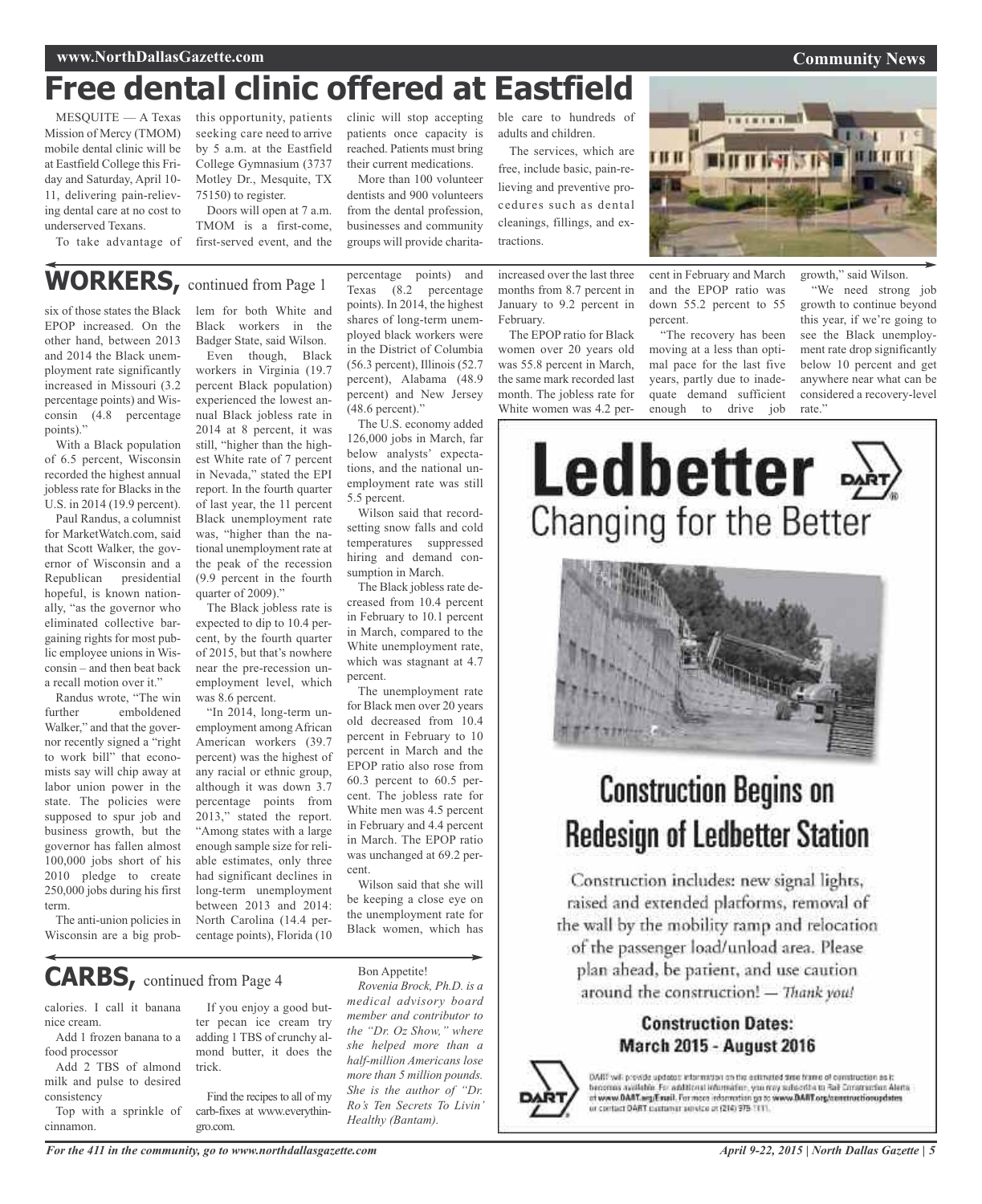# **Fall registration opening soon for Collin College**

Registration for Collin College's fall 2015 semester begins Tuesday, April 21 for returning students and will open to all on Tuesday, June 2.

Priority online registration for returning students will open in stages.

Students with 50 or more hours can register online beginning Tuesday, April 21.



Students with 30 or more hours can begin registration on Wednesday, April 22.

Those with one or more hours can begin registration Thursday, April 23.

All registration should be completed through Cougar-Web, Collin College's student and faculty portal. New students may register online via CougarWeb after admission, assessment and advising.

They will receive a username and password from the Admissions and Records Office.

Returning students, who

already have CougarWeb access, are not required to come to campus unless they need to assess, obtain advice or have holds on their record waived or removed. Students may view the

latest version of the eschedule at www.collin.edu/ academics/class\_schedule.html. However, they will not be able to register until they log into Cougar-

**ALL Cars/Trucks WANTED! Running or Not!** Damaged/Wrecked...OIG FREE pick-up and towing! Sell your car in 60 seconds! **CALL NOW FOR A FREE GUARANTEED** offer -888-524-9668

Web.

For more information about registration and admissions, visit www.collin.edu/gettingstarted/register/. For general information, visit the college website at www.collin.edu or call 1.877.COLLIN1.

Collin College was founded in 1985 and has since grown to serve more than 50,000 students.

**WANTED OLD JAPANESE MOTORCYCLES**  KAWASAKI-- Z1-900(1972-75), KZ900, KZ1000(1976-1982), Z1R, KZ1000MK2(1979,80), W1-650, H1-500(1969-72), H2-750(1972-1975), S1-250, S2-350, S3-400, KH250, KH400, SUZUKI--GS400, GT380, HONDA--CB750K(1969-1976), CBX1000(1979,80)

**\$\$ CASH \$\$ 1-800-772-1142 1-310-721-0726**  usa@classicrunners.com

# **How to convince your boss to support your EMBA studies**

Whether you're on the fence or have made the decision to enroll in an executive MBA program, you don't need to go it alone. You can — and should enlist the suppor<sup>t</sup> of your employer.

Forty-one percen<sup>t</sup> of EMBA students were fully self-funded in 2013, up from 27 percen<sup>t</sup> in 2011 and 34 percen<sup>t</sup> in 2009. Only 24 percen<sup>t</sup> of students received full financial sponsorship, according to the Executive MBA Council.

#### **State your (business) case**

Show your business savvy by presenting your supervisor <sup>a</sup> formal business case. Start with an executive summary that can be shared with the C-suite and other stakeholders. Present your enrollment

as an opportunity for your company. Think WIFT (What's in It For Them), not WIFM.

Illustrate how earning an EMBA will apply to your current — and, more importantly, future — role at the company. Your initiative in furthering your education reflects on your commitment to both your career and your company.

Relate how mastery of business concepts will help with retention of current customers/accounts. A higher percentage of employees with MBAs also makes the company look

more favorable in the eyes of potential clients. In addition, <sup>a</sup> company with more MBA holders on its staff is more likely to attract — and retain— top talent.

If you have settled on <sup>a</sup> specific program, justify why that particular program is best suited for your needs, and those of your company. Lastly, provide concrete examples of how you'll share your newfound knowledge with your colleagues.

#### **Demonstrate ROI**

As you're building your business case, make sure your personal goals align with those of your company. Look at both shortand long-term goals.

### **Northwood University announces sophisticated data management system**

MIDLAND, MICHI-GAN – In today's competitive higher education sector, data management, reporting and analytics is a must for colleges and universities to align plans, meet performance goals and measure progress, while simultaneously enhancing the student experience at all levels. At Northwood University in Midland, Michigan, a drive for continuous quality and improvement prompted officials to implement a new higher-education performance management software system, Ellucian Perform, tracking such indicators as student retention and graduation rates, among others, with an institution-wide view.

This software program, developed by Fairfax, Virginia-based Ellucian, streamlines data entry and analytics to seamlessly provide a detailed view of key performance metrics across the campus, its departments, enterprise resource planning (ERP) systems and educational platforms. It transforms raw data into tangible information that Northwood University now uses in planning and quality performance initiatives as it undergoes a major systemwide restructuring, "Mov-

ing Northwood University Forward," and evolves its programming for future sustainability and success.

With a focus on specialty business education and operational excellence, Northwood University seeks to practice what it teaches its students – future global business leaders, says Kristin Stehouwer, Northwood University's executive vice president, chief academic officer and chief operating officer.

"The implementation of this system exemplifies our commitment to excellence in all we do – at all levels of

See SYSTEM, Page 13

Of course, it's all about the bottom line. To demonstrate ROI, position this as an investment not only in you, the employee, but in your company as well. Conduct <sup>a</sup> cost-benefit analysis, taking into account tuition and other costs, and project how long it will take the company to recoup (and earn "interest" on) its in-



www.cashforcar.com See MBA, Page 12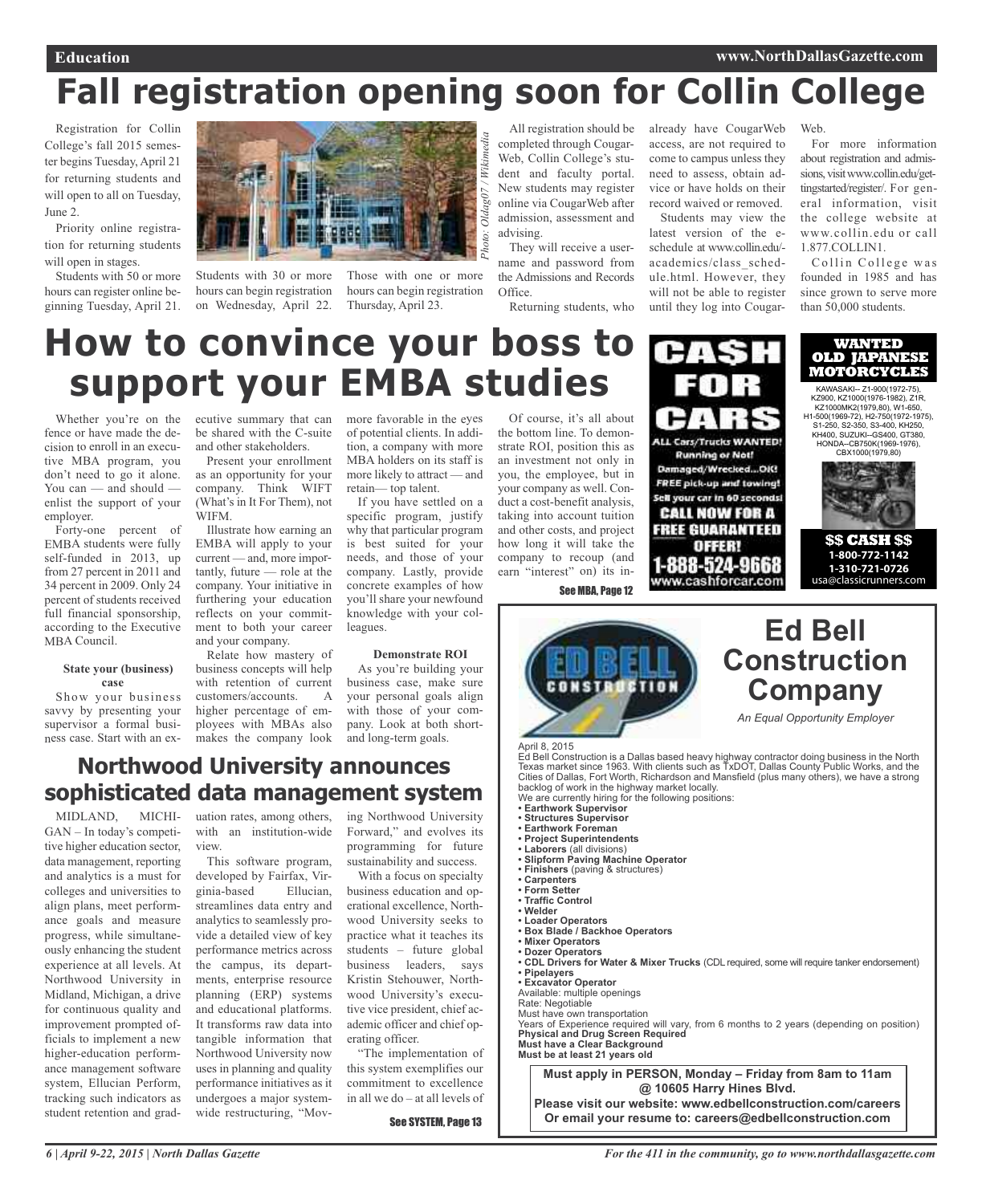## **Colleagues praise Big D Reads Librarian of the Year as 'gentle giant'**

Stuffed bunnies, Clifford the Big Red Dog, Mother Goose, Dora the Explorer and Arthur are among the notable characters that peer out from almost every bookshelf in the library at Anne Frank Elementary School.

It's testing week at the north Dallas school and, for the moment, the library is quiet. Outside the glass door, young students march in single file through the hallway as they take a breather from the STAAR exams. Inside, Librarian



Librarian Lisa Mead opens the library doors at 7:15 a.m. and welcomes in students to enjoy free reading *time, finish up homework, or work on projects. (Courtesy photo)*

Lisa Mead is waiting for the students to return.

Talking with Mead about and her passion for teachher classroom experience ing, it's not hard to see why she was recently named the Big D Reads Librarian of the Year. An 11-year veteran of the Anne Frank Elementary faculty, Mead spent the first seven years as a classroom teacher, serving as grade level chair, a member of the Campus Instructional Leadership Team, and being named the campus'Teacher of the Year.

"I still see myself as a teacher," Mead said. "The biggest difference (as a librarian) is I get to teach all the students in the school. That's my favorite thing about being a librarian; I get to positively impact the education of all the kids."

Colleagues have high praise for Mead, describing her as passionate, committed, creative, and resourceful. In their statements of support for Mead's Librarian of the Year nomination, teachers credit her for turning around the use of the school's library, making it a popular gathering spot for students.

During the mornings,

#### See LIBRARY, Page 8

### **Benjamin Crump joins family in pursuit of justice for paralyzed 21 year-old victim**

THE TIME IS NOW

**ECONOMIC DEVELOPMENT** 

**FISCAL RESPONSIBILITY** 

Monroe Bird III, 21-yearold shot by a security guard in Tulsa, is not expected to walk again as a result of a bullet striking his C3 vertebrae. Although Bird was unarmed, Tulsa's District Attorney Steve Kunzweiler has not pursued charges, claiming the facts did not warrant prosecution.

However, Bird's family now have additional support with the announcement last week civil rights attorney Benjamin Crump is representing the family. Crump made headlines last year while representing the family of Michael Brown Jr., in Ferguson. Other highprofile cases he has handled

included working on behalf of the families of 12-yearold Tamir Rice killed in Cleveland last year and Trayvon Martin killed by George Zimmerman three years ago.

In February 2015, Bird was in the vehicle with an unnamed female passenger parked at the Deerfield Estates Apartment. Ricky Stone, a security guard at the complex, claims Bird tried to run over him with his car and that is why he shot his gun three times.

According to Crump in a recent interview with NewsOne, the facts do not support Stone's version of the story. He contends, if Bird

was shot while backing up and was paralyzed, he could not have taken the car out of reverse, put it drive, turn the vehicle, drive 30 yards away before crashing in a tree.

Speaking on behalf of the family Tezlyn Figaro, Crisis Management Mediator and Media Relations Manager

shared, "Pastor Johnny Magnus and wife Zondra Magnus waited patiently for over 30 days without any contact from the District Attorney. Their faith in God and the justice system gave them hope that justice would be served. On March

#### See CRUMP, Page 16

## **Murphy names new police sergeant**

Denver Collins has been promoted to sergeant in the Murphy Police Department. Collins, the department's fourth sergeant, has been a police officer for 18 years, having spent the last nineand-a-half years serving the residents and businesses of Murphy. A former member of the Allen Police Department, Collins joined Murphy to establish the motorcycle unit, becoming the department's first motorcycle

officer. During his tenure with Murphy, Collins has held the ranks of Corporal, Officer in Charge, and Detective. His training portfolio includes the FBI's Hostage/Crisis Negotiations, Criminal Investigations, Background Investigations, and New Supervisors Course, and is nearing completion of a Criminal Justice Administration degree through Tarleton State University.







*Denver Collins (center) has been promoted by the Murphy Police Department to Sergeant. Municipal Court Judge Natalie Banuelos (left) administered the oath of office under the watchful eye of Police Chief GM Cox, PhD. (Courtesy photo)*

For the 411 in the community, go to www.northdallasgazette.com April 9-22, 2015 | North Dallas Gazette | 7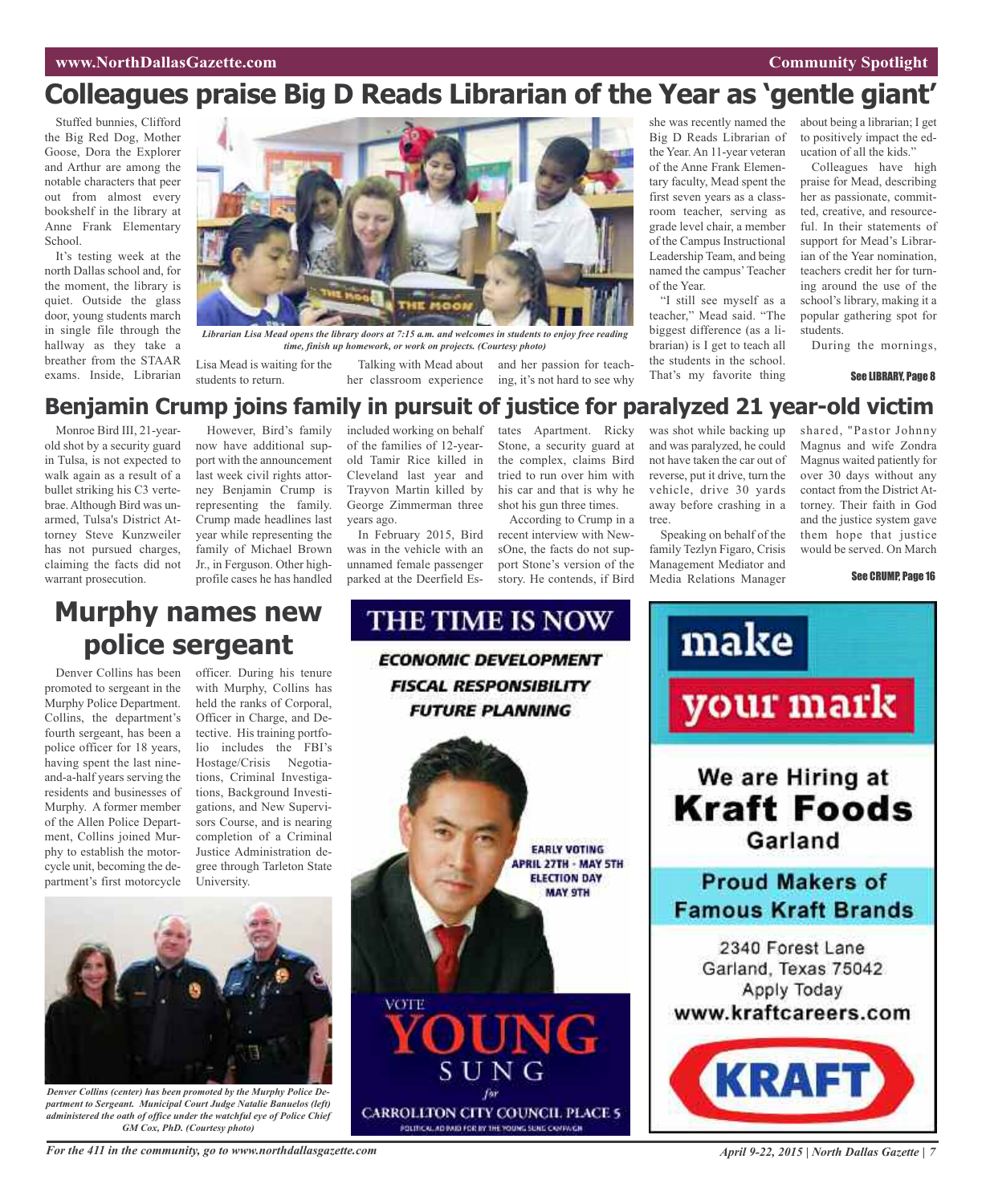# **Promise House raises over \$40,000 at donor luncheon**

Promise House hosted its annual Hearts of Promise Donor Luncheon, Friday, March 27 at the Park City Club in Dallas. The event raised over \$40,000 in donations.

The Hearts of Promise luncheon gave attendees an opportunity to learn about the organization's mission to transform the lives of homeless and at-risk youth in Dallas. Guest speaker Bianca spoke about the organization's impact and how Promise House supports the journey from



*Regina Levine, Jennifer Wright and Aaliyah Haqq commemorate the successful fundraiser for the Dallas charity. (Courtesy photo)*

to teens.

homelessness to independent living. She emphasized that Promise House is more

**LIBRARY**, continued from Page 7

Mead opens the library doors at 7:15 a.m. and welcomes in students to enjoy free reading time, finish up homework, or work on projects. Throughout the rest of the day, Mead spends her time teaching library skills, collaborating with teachers,

and singlehandedly managing a facility that serves 1,200 students and boasts a monthly circulation of more than 7,000 books.

Mead is especially passionate about the importance of teaching students how to use technology to

find their own answers to questions. She makes sure they master research skills that will serve them throughout their school career.

than just a place to stay; it becomes a home and family

"A librarian's job is to instill a lifelong love of learning," Mead said. "I want them to be comfortable in the library, to have owner-

At this year's luncheon, attendees had a special opportunity to make their charitable donation go further. RGK Foundation and Brinker International matched donations dollar for dollar up to \$20,000. As a result of this match, Promise House received over \$40,000 in donations at the event. Frost Bank and Frost Insurance also played a part in Promise House reaching their fundraising goal by donating \$1500 as the Speaker Sponsor.

"Promise House serves as

Principal Jonnice Legum-Berns describes Mead as

"The learning environment she has created for our students is well-organized,

rious or just for fun."

amazing.

a beacon of hope, a resource that ensures children that it will be okay and there are people out there that truly care," said Dr. Ashley Lind, president of Promise House. "Promise House is working to make a difference for each one of these children and endeavors to impact the community as a whole. We absolutely can make a difference and, by supporting Promise House, you can make a difference too."

Promise House embraces homeless, runaway and atrisk youth by providing them with individualized support, skills, encouragement and hope to live a better life.

Since 1984, Promise House has had an open door 24 hours a day, 365 days a year to youth and families in crisis serving nearly 70,000 children, teens and families in North Texas.

Promise House is dedicated to providing the strength, stability and hope that youth need today

To learn more, please visit www.promisehouse.org.

ship of the library so they learn to love to read and will continue to go to the library whenever they're cuvisually stimulating and, most importantly, welcoming," she said.

Legum-Berns said that, under Mead's stewardship, the Anne Frank library is a focal point enlivened by Mead's enthusiasm, leadership, and innovation.

"Mrs. Mead is one of

those gentle giants who positively impacts so many lives while instilling a love for reading and a thirst for learning," Legum-Berns said. "I cannot think of a better candidate so deserving of representing Dallas ISD as Librarian of the Year.



# The summer heat will be here soon. Is your home ready?

#### **Unsecured Home Improvement Loan**

· Not tied to home value or equity

- · Funds immediately available
- . Competitive tived rate-inerter than most credit rards
- · No closing conts

#### Ready to get started!

Call 972.578.5000 | 800.578.9009 (Foll Free) Hablamos Español - 972.801.5858

LegacyTexas.com



ELENDER MIVWIR FDIC Loans subject to credit approval. Terms and conditions subject to change without notice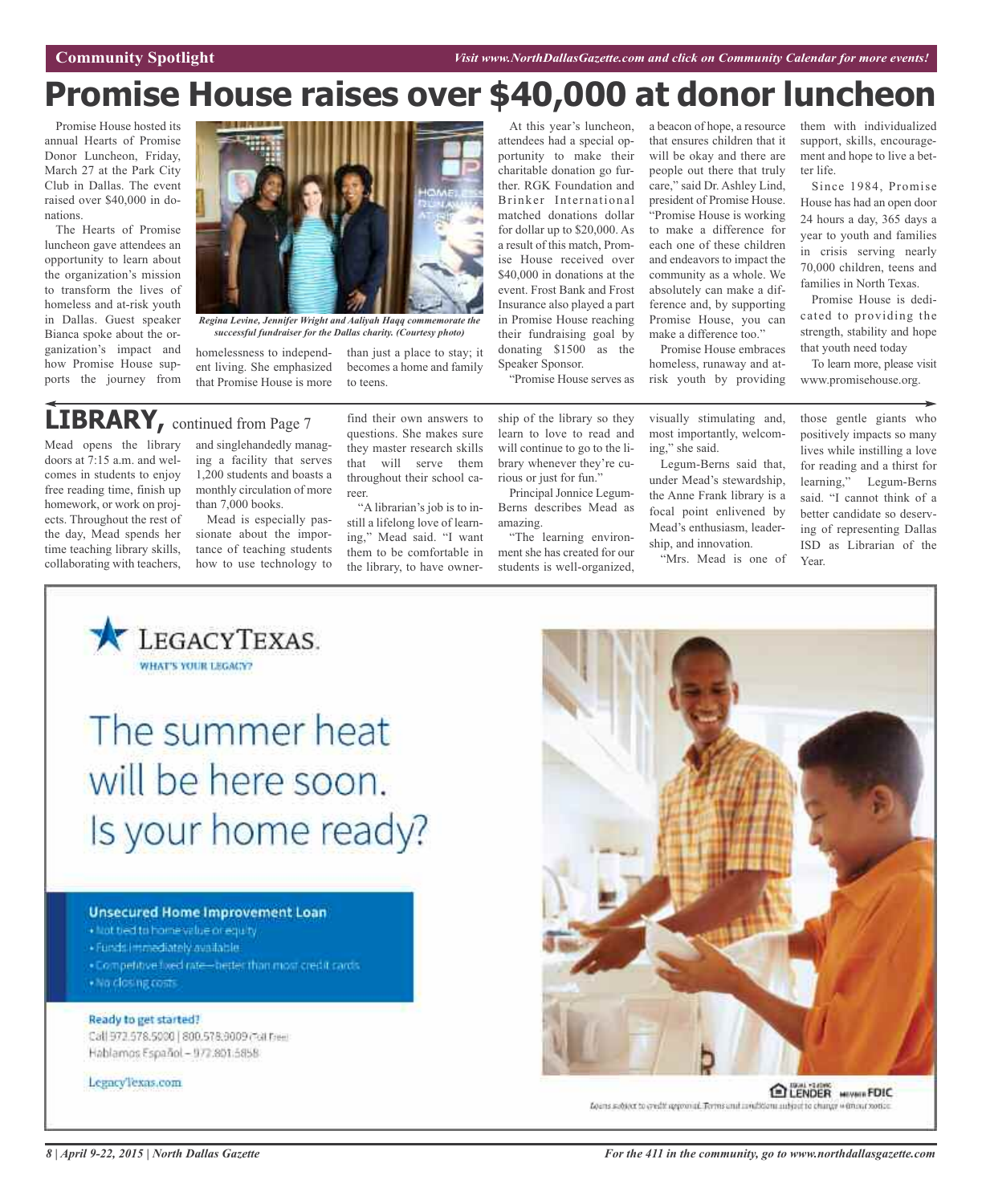*Let NDG Entertainment be a part of your upcoming events!Contact jbrewer@northdallasgazette.com* **Entertainment**

# **Free Jazz fest to offer top talent in Denton**

Jazz it up April 24-26 at the annual Denton Arts & Jazz Festival. The public is invited to enjoy a weekend filled with music, good food, art and many activities for the whole family in Denton. The Denton Quakertown Park, on 32 acres in the heart of downtown, provides the perfect setting for the event that is free to the public.

The Denton Festival Foundation, Inc., in cooperation with the City of Denton and American Federation of Musicians, the Music Performance Trust Fund, produces the festival with support from individual and corporate sponsorships. Over 2,900 musicians, artists and performers



attract over 225,000 annually to enjoy the culturally diverse music and art.

Move to the beat at one of 7 stages with jazz, blues and cross-cultural music. Get in the groove and buy a spe-tonjazzfest.com.

cial piece of art from 175 juried artists and crafters. The 12 and under set can mold, draw, sculpt and create at the Children's Art Tent and make music in the Percussion Tent, then treat yourself to delicious offerings at one of the seven food courts.

#### **HEADLINERS:**

Friday, April 24: UNT One O'Clock Lab Band - 7pm – Jazz Stage

Friday, April 24: Randy Brecker – 9pm - Jazz Stage Saturday, April 25: Dr.

John & The Nite Trippers – 9pm - Jazz Stage

Sunday, April 26: Brave Combo – 7pm - Jazz Stage More info at www.den-



# **75 percent of Furious audience was non-black**

By Terry Shropshire Special to the NNPA from the *Michigan Chronicle*

Hollywood, are you paying attention? Ethnically diverse casts produce record-breaking monster

hits. Take exhibit A, the justreleased *Furious 7*, which set or neared records for the studio as well as the national and international box offices.

The Universal film

opened to a franchise-best \$384 million over the weekend at the global box office, including \$143.6 million domestically the biggest debut since *The Hunger Games: Catching*

See FURIOUS, Page 10

## **NDG Readers can win tickets to see Just Like Yo' Daddy**

Recording Artists Terry " COMMON FOLK' Williams and Dana Hemphill star in the new stage play Just Like Yo' Daddy as Zeke and Teresa a married couple with issues. Zeke never met his father, so he has no intentions on ever being one. Teresa's biological clock is ticking so loudly that it drowns out all good sense. Out of desperation, Teresa commits an unthinkable betrayal that threatens to destroy their happy home.

Lakeicha Thomas plays Arshanay, Zeke's sister who doesn't care about a man's love, only the size of his wallet. Will Devon (BET's Let's Stay Together star Christian Keyes) make her reconsider her relationship rules? At the center of the turmoil is the family's matriarch, needy Mama Annie (CeCe Godbolt). Also featuring Ray Lavender from Donald Trump's The Ulti-



mate Merger, Gospel Comedienne Mrs. Cotton White, Christian Hip Hop Artist Norris J, Contessah Irene, Cory Espie, Raison Thompson, Santosha Faulkner, and Tasha Harden.

Just Like Yo' Daddy is executive produced by Aaron Hall, and written by *Essence* Bestselling Author Tiffany L. Warren and directed by Snoop Robinson.

The event is scheduled for Father's Day Weekend at Friendship West Baptist

**Enter to Win!**

**Ticket Giveaway**

Church with a cost of \$25 General Admission, \$30 is the cost at the door, and for VIP Premier Seating at the door the cost is \$40. If you want to purchase the tickets in advance visit www.pushentertainment.org or at the church. Vendor Booths are available, and you can call 972-228-5200 for more info.

NDG Readers can win tickets visit NorthDallasGazette.com for more details!



The Black Academy of Arts and Letters. Inc. 2014-2015 38" Seeson programs are supported in part by the City of Daltas - Office of Cultural Atlairs. -Centerpine, The Datas: Weekly, Downbern Basiness News, Evans Engraving, CBS 11/1XA 21. Hadio One-Carlas, Vinson Creative Solutions.<br>Key Professional Services, Bowdon Family Foundation and an Atkorymous Fund of The Datas Fo

*NDG Entertainment Ticket Giveaway!!! Visit www.northdallasgazette.com to win tickets to Just Like Yo' Daddy @ Friendship West Baptist Church, June 20,2015.*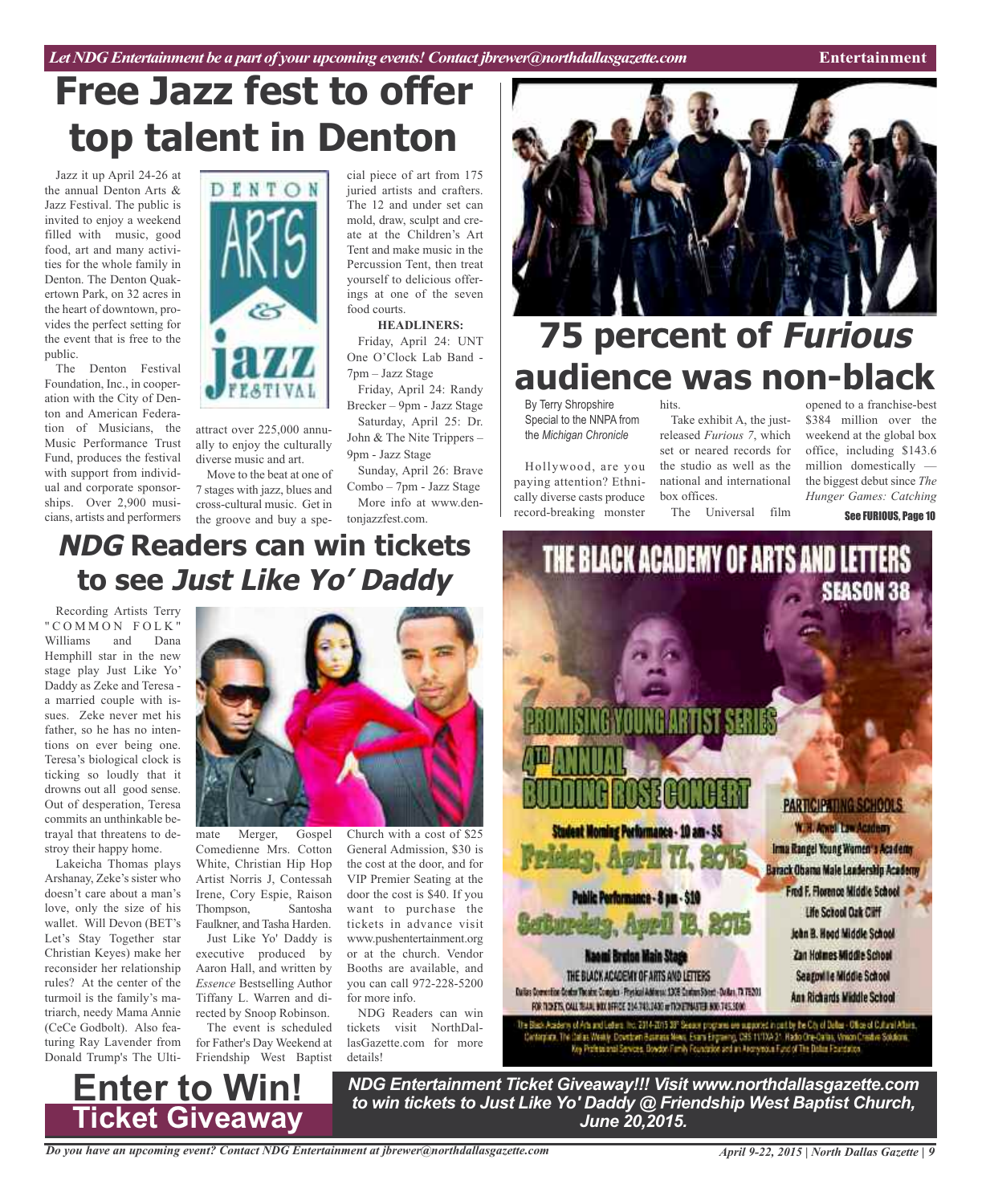# **Peter Rabbit at Dallas Children's Theater was a winner!**

#### By Leah M. Griffin

Dallas Children's Theater completed their run of Beatrix Potter's classic "The Tale of Peter Rabbit" very appropriately, on Easter. This musical take on the family classic was enchanting in every way. Peter, his three sisters Flopsy, Mopsy, Cotton-Tail, and Mother Rabbit were all brought to life by the wonderfully talented puppeteers and voice actors behind the scenes. The towering, lumbering Mr. McGregor provided comedic relief in a nonthreatening, yet villainous manner onstage as the only human actor.

From the moment I entered the theatre I was captivated by the detail and beauty of the elaborate set which truly made the audience feel as if we had just stepped into a storybook. The dimming of the lights and the arrival of Peter and his sisters stirred wide eyed wonder. As the children learn that Father Rabbit had succum to the temptations of Mr. McGregor's tasty vegetable garden, Peter's curiosity is suddenly



peaked. Against the bidding of his mother and the pleas of his sisters, Peter inevitably follows in his fathers footsteps and ventures into McGregor's forbidden garden. After gorging on veggies, a harrowing chase ensues as Peter desperately flees the grasp of McGregor to avoid being cooked into a pie as his father had been before him. Narrowly escaping McGregor's net, Peter finally reaches the gate and though he loses his jacket in the final struggle, he returns safely home to his worried family.

This show is filled with lessons that every young one must learn during childhood; obey your parents instructions, never take what is not yours, resist the temptations of mischief, and last but not least, eat your vegetables. To the tune of Peter's rampant appetite, a catchy number is thrown into the mix listing all of the delicious and (conveniently for the parents) nutritious veggie treats that Peter begins to eat. More than likely your children will not be begging for broccoli and beets on the car ride home. However, any introduction into the wonderful world of veggies surely couldn't go amiss.

The single most impressive aspect of this produc-

**FURIOUS,** continued from Page <sup>9</sup>

*Fire* in November 2013 (\$158 million). More impressive, its global total was the fourth-best of all time.

According to Universal, 75 percent of the audience in North America was non-Caucasian, generally in line with previous installments. Check out these stats:

Hispanics, who have replaced blacks as the most frequent moviegoers in the United States, made up the majority of ticket buyers for *Furious 7*;

• Caucasians made up 25 percent;

• African-Americans (24 percent),

#### • Asians (10 percent) • Others (4 percent).

"The importance of diversity of the ensemble cast in the *Fast and Furious* franchise has been an integral part of the success of the brand," Rentrak box office analyst Paul Dergarabedian told industry publication Hollywood Reporter.

"There is literally someone within the cast that is relatable on some level to nearly every moviegoer around the world, and this has paid big dividends at the box office and also in terms of how casting decisions will be made in the future for these types of largescale action epics."

*Furious 7's* ensemble cast includes Vin Diesel, Michelle Rodriguez, Tyrese Gibson, Jason-Statham, Dwayne Johnson and, of course, the late Paul Walker. Christopher "Ludacris" Bridges, martial artist Tony Jaa and Djimon Hounsou also star.

"Someone that I admire quite a lot recently said this is a franchise that really looks like America, and there are characters that everyone can relate to. I think that's a big plus," said Universal president of dom e stic distribution Nicholas Carpou.

tion, for me, was the seamless transitions from marionette to theatre rod puppets. The two techniques were used to give a different feel to each of the worlds. The theatre rod puppets, used against a traditional black backdrop, were set in the den home of Peter and his family. The slightly larger sized puppets, the dark background, and dim front lighting drew the audience into the den, while the nearly invisible strings of the marionettes set against the wide open backdrop of the nearby

meadow where the children played truly expanded the world of the bunnies' backyard.

I would say, however, that the pacing, content of the show, and the energy from the performers would be best suited for children in the 2 - 8 year old age range. Due to the lack of set changes and predominantly sung dialogue, younger minds would be more enthralled with this world rather than older ones. All in all I give this performance a 5 out of 5 stars. Although this particular production has closed, if has been any indication of the caliber of productions to be seen at DCT, I will most definately return to be impressed again and again.

Visit www.DTC.org for ticket and information for upcoming shows including their newest show this weekend: Balloonacy, the story of a solitary old man who reluctantly makes friends with a wayward red balloon that floats into his window as he is celebrating his birthday alone. Opening night is Friday, April 10.



The Neck Access of Art and intensity. 2014-2015 386 Senar program are appared a pathyles Cry of Dakes - Clicked Charal Africa, Centerplac. The bake Where, Deviden Barnes Now, Experimental OST 1/70411, Rock Crafteles, Visso Cream Sculpe, September 2010ers Bevoor family formation and an Anarymais find of The Color Foundation.



*NDG Entertainment Ticket Giveaway!!! Visit www.northdallasgazette.com to win tickets to Poets N Jazz #3 @ The Black Academy of Arts & Letters*

*10 | April 9-22, 2015 | North Dallas Gazette*

*Do you have an upcoming event? Contact NDG Entertainment at jbrewer@northdallasgazette.com*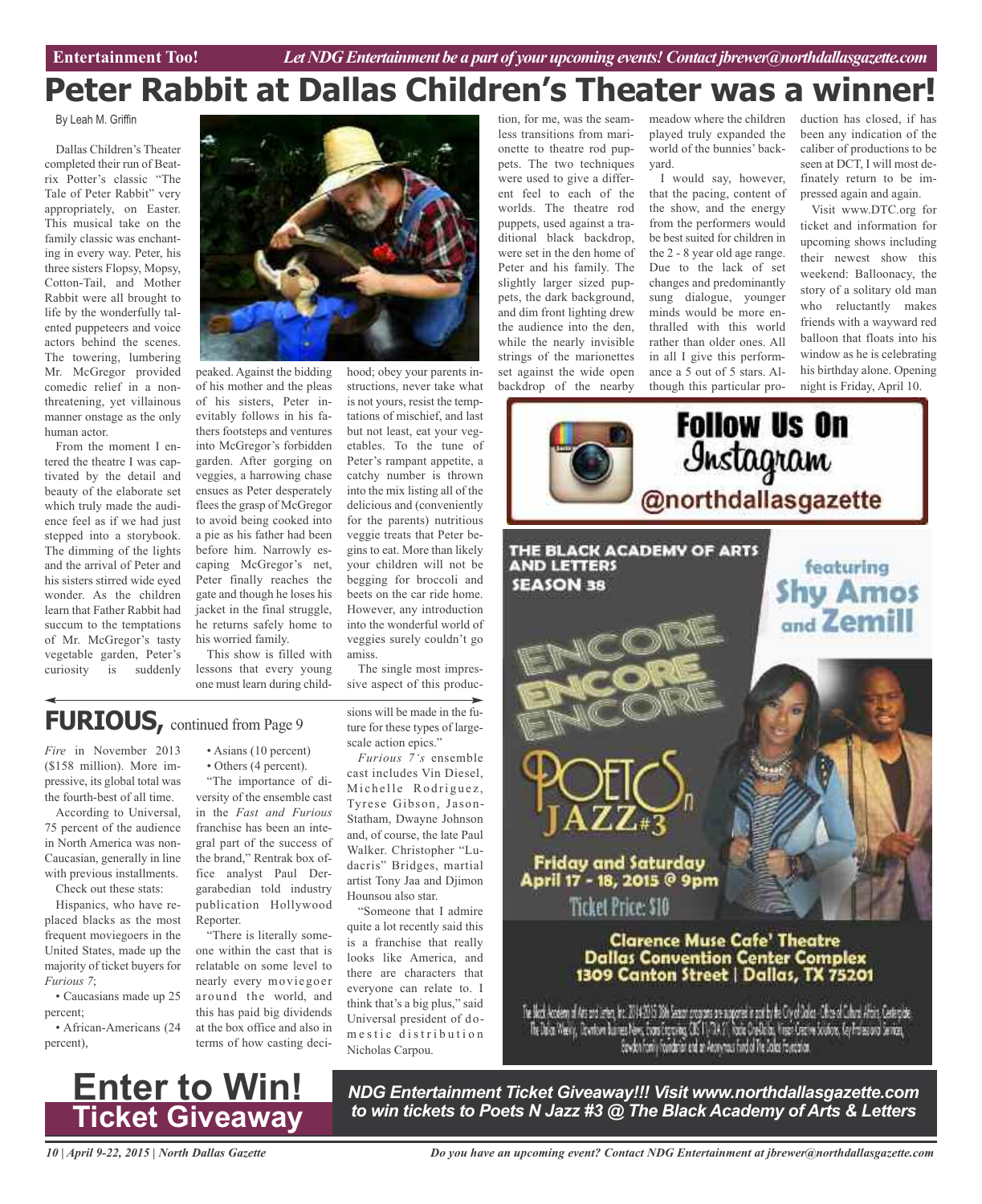# **The business side of Black Media in America**

By Cynthia E. Griffin Special to the NNPA from *Our Weekly*

While most people who think about Black media consider its historic role as a leader and purveyor of the needs, wants and desires of the African American com-

munity, those same people sometimes forget that at the very foundation of newspapers, magazines, radio and television stations owned by African-descended people are some fundamentals—these entities are businesses that in order to exist, must make money.

## **SCAMS**, continued from Page 3

cal party ruled by the old traditions of give-and-take politics crucial to the functioning of a democratic society. It's become one driven by an unceasing winner-take-all attitude that's only barely concealed beneath a thin veneer of ultraconservative religious dogma.

Further, we should remember that the justifications for these laws are classic examples of the "hustle" used to pretend bigotry is not bigotry: those who want to discriminate against a particular group claim it's that group, backed by "the government" who are "victimizing" them.

So, Indiana Gov. Mike Pence could assert, shortly after he signed the original state law, that "many feel their religious liberty is under attack by government action" in forcing them to accept gays and lesbians as customers of their businesses.

One doesn't have to be that well-versed in the Southern massive-resistance campaign against the Civil Rights Movement of the 1950s and 1960s to note the tawdry similarity: That region's politicians also vociferously claimed that they were defending white citizens' against attack by the federal government. And, as numerous other commentators have noted, many Southern Christians cited Biblical passages to justify their racism.

The rationales for today's anti-gay laws are just as despicable. Their advocates claim they're needed because, as Eric Miller, executive director of the conservative group Advance America, said they could help Christian bakers, florists and photographers avoid punishment for "refusing to participate in a homosexual marriage."

Got that? Miller contends that any business owner who sells an item to or performs a service for a customer thereby becomes a "participant," and "involved" in whatever it is the customer proceeds to do with the item. If you think that's silly, look up some of

**Dallas** 

**School District** 

**NOTICE TO PROPOSERS** Prospective vendors or their representatives may obtain an electronic PDF format of various Procurement Proposal documents on-line from the Dallas ISD website homepage at http://www.dallasisd.org/at the "Vendor Opportunities" link.

\*MWBE POLICY ENDORSEMENT\* Dallas ISD is committed to the ideals of equal opportunity in all its business endeavors. It is the goal of Dallas ISD that at least 30% of the work performed under each contract will be provided by minority or womanowned business enterprises.

Independent

For years, this has been the struggle with Black media which often seems to be left out of the loop when it comes to advertising. This is despite the studies that highlight the wealth in the Black community and aside from the well-known fact that Black people utilize

the segregationists' rationales for all the grand and petty laws of Jim Crow for further proof that bigotry is impervious to logic

The historian Jarret Ruminski ended his recent column on this latest effort to cloak intolerance in law with these words: "If I wanted to argue from a religious standpoint, I'd point out that rabid anti-gay stances conflict with Jesus' injunctions to 'Do unto others as you would have them do unto you.'And to 'Judge not, that ye be not judged.' Finally," he wrote, "if I wanted to argue from the standpoint of basic human

Black media.

According to a recent Nielsen study, African Americans represent about 14.4 percent of the nation's population, yet only 2.6 percent of the major media advertising is spent on African American media. In numbers, the Neilsen report

decency, I'd argue that love is always better than hate, and that hate shrouded under the banner of good intentions and blind moral absolutism is especially devious."

*Lee A. Daniels is a longtime journalist based in New York City. His essay, "Martin Luther King, Jr.: The Great Provocateur," appears in Africa's Peacemakers: Nobel Peace Laureates of African Descent (2014), published by Zed Books. His new collection of columns, Race Forward: Facing America's Racial Divide in 2014, is available at www.amazon.com.*

noted that advertisers allot only 3 percent of their \$2.2 billion yearly budget to media aimed at Black audiences, despite the fact that according to "The State of

the African-American Consumer Report" Black buying power in America is expected to hit \$1.1 trillion this year.

**Market Place**

See MEDIA, Page 13



Fax Information To: 972-509-9058 Call: 972-432-5219

(Leave Message)

Friail: inquiries1909@gmail.com



### **Same Day Move-In • GREAT Location!! (Dallas)**

STOP PAYING SO MANY FEES! Our rent is FULL SERVICE. We pay for utilities – electricity, heating, air conditioning, and janitorial services … it's all included! No "Plus-E" – No "CAM." NO PERSONAL OR BUSINESS FINANCIAL HISTORY REQUIRED! GREAT DEALS ON ONE-ROOM SUITES! --- STOP PAYING TOO MUCH RENT! (Just North of Downtown Dallas)

• Surveillance Camera • No Application or Application Fees • Five-Page lease - Short & Simple • Extremely Competitive Rates • Same-Day Move-In • Flexible Lease Terms • On-site Management, Maintenance, Leasing and Space Planning • Ample, Convenient Parking • No Credit Check • Beautiful Glass & architecturally unique Building! **Rent Starting at \$199 per month (9.99/sq.ft.)**

Office / Medical Space 1327 Empire Central (@ I-35 Stemmons Freeway) Dallas, TX 75247 (972) 432-5219

*For the 411 in the community, go to www.northdallasgazette.com*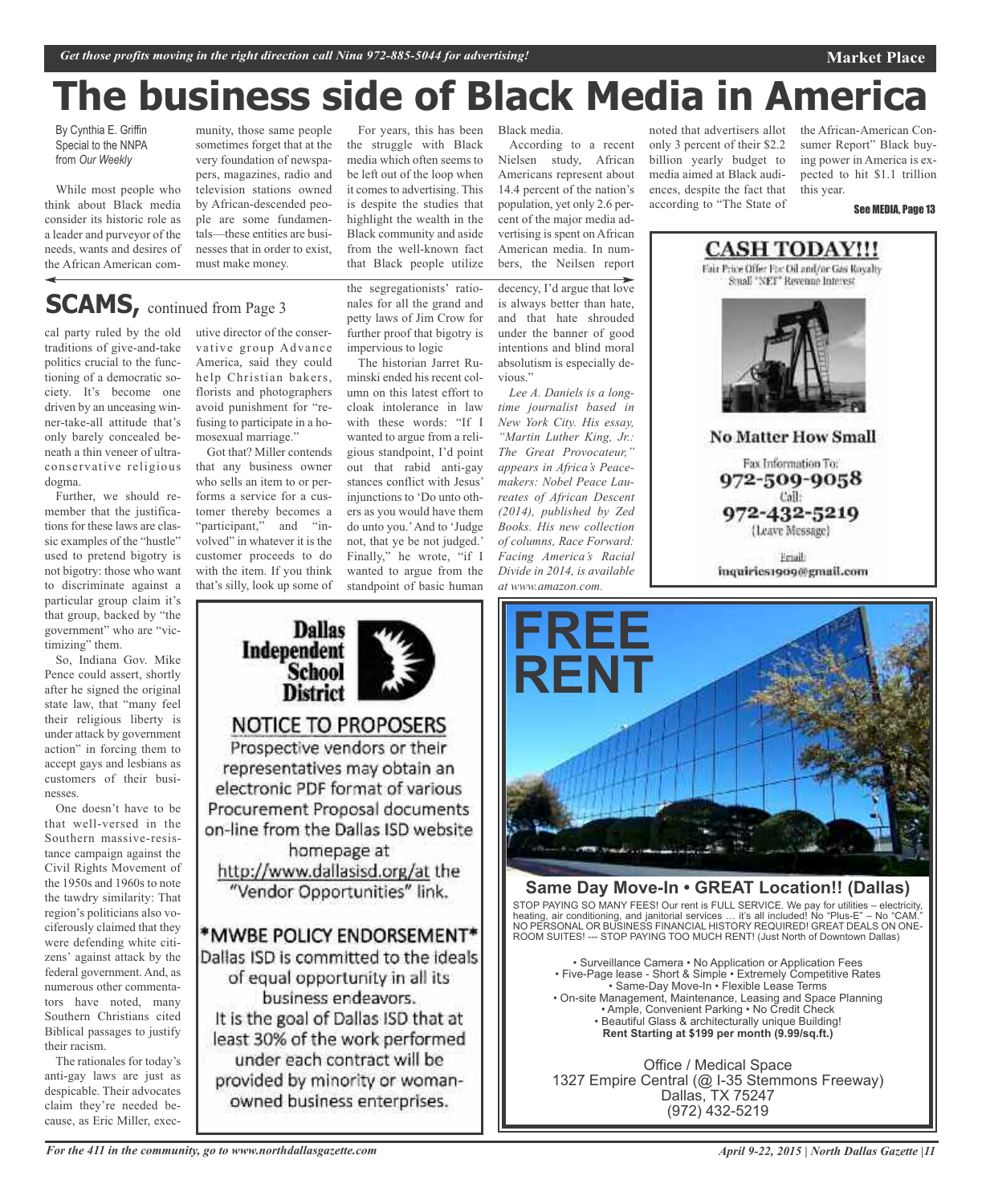**Hey Irving, Pick Us Up!**

**You can find a copy of the North Dallas Gazette at any one of these fine businesses and organizations. Be sure to pick up a copy every week to stay on top of the issues important to the Irving area in particular and the DFW African**

## **MBA,** continued from Page <sup>6</sup>

vestment.

Be sure to emphasize your ability to apply classroom learning to real-time challenges your company is facing. What's more, you can use specific company issues as case studies.

Reassure your boss of your loyalty to the company (more on this later). A company may be hesitant to sponsor you for fear losing you to a competitor once you've earned your MBA.

Mention that your participation in an EMBA program will give you a new perspective on your company and its industry. You'll be more inclined to question the status quo which, in turn, can result in significant savings and efficiencies. You'll be poised to compare business practices within your vertical and across a range of industries. And you'll have instant access to a highly connected personal network of advisers.

Remember "support" from your employer doesn't have to be 100 percent financial. If you can't secure a "free ride" from your employer, use your best negotiating skills to arrive at a compromise (such as travel and accommodation vs. tu-

ition). You also can ask for additional PTO for studying or for travel to/from the school, if applicable, or request reduced travel requirements or a slightly lighter workload in the interim. Support doesn't have to be all or nothing. If your employer won't foot the entire tuition bill, propose sharing the cost.

Keep in mind that your request for support is a twoway street. If you receive corporate backing, you likely will be expected to sign a contract indicating you'll stay in the company for a specified period after graduating, typically from one to five years.

For more information on the EMBA program at The University of Texas at Arlington, visit http://www- .emba.uta.edu/.

Drivers: Local Mesquite Van w/Occasional Layover Openings! Great Pay, Benefits! CDL-A, 1yr Exp. Req. Estenson Logistics Apply

www.goelc.com 1-855-298-4059

**Greater Irving-Las Colinas Chamber of Commerce** 5201 N. O'Connor Blvd.,

> **Iglesia Santa** 2601 S. MacArthur

**The Chateau on Wildbriar Lake** 1515 Hard Rock Rd

Blvd, Ste. 180

4835 N. O'Connor Blvd.

4650 W. Airport Frwy

**Empress of China** 2648 N. Beltline Rd.

**The Spirit Grille** 4030 N. MacArthur Blvd #112

**El Rancho Restaurant** 1210 E. Irving Blvd

**504 Salon** 3414 W. Rochelle

**Irving YMCA** 220 W. Irving Blvd

**Mitchell's Barbershop** 4020 N. Beltline Rd

**Roy's Pawn Shop** 635 E. Irving Blvd

Ste. 100

**Marie de Guadolupe**

**Bombay Sizzlers** 397 East Las Colinas

**Le Peep**

**Mattito's Tex Mex** 1001 MacArthur Park Drive

**Taqueria El Tacazo** 1150 W. Pioneer Drive

**Capistrano's Café & Catering**

> **Antioch Christian** 2043 W. Walnut Hill Ln

**Lee Park Recreation Center** 300 Pamela Drive

> **Lively Pointe Youth Center** 909 N. O'Connor Rd

**Church**

**Evergreen Missionary Baptist Church "The Green"** 3329 Country Club West **Irving Islamic Center Valley Ranch - Valley Ranch Masjid** 9940 Valley Ranch Pkwy W. **Irving Salvation Army** 1140 E. Irving Blvd

**Mustang Park Recreation Center** 2223 Kinwest Pkwy

**Northwest Park Recreation Center**

2800 Cheyenne St. **Senter Park**

**Recreation Center** 907 S. Senter Rd

**Austin Recreation Center** 825 E. Union Bower Rd.

**American community as a whole.**

**Houston Recreation Center** 3033 Country Club Rd.

**Cimarron Park Recreation Center**

201 Red River Trail **Georgia Farrow**

**Recreation Center** 530 Davis Street

**Heritage Senior Center** 200 Jefferson Street

**iRealy Office Building** 320 Decker Drive

**Irving Hispanic Chamber of Commerce** 135 S. Jefferson

**Irving City Hall**

825 W. Irving Blvd **Irving Public Library**

801 W. Irving Blvd

**Shady Grove CME Church** 3537 E. Gilbert Road

**Evergreen Baptist Church** 3329 W. Country Club Drive

**Po' Boys Restaurant** 4070 N. Beltline Rd. Ste. 100

**Girl Friends Africa** 4070 N. Beltline Rd. Ste. 134

**VW Barbership** 4070 N. Beltline Rd. Ste. 143

**Northlake College** 2000 College Blvd Bldg. A

**Emmanuel Baptist Missionary Church** 511 Gilbert Road **Ben Washington Baptist Church** 3901 Frisco Ave **Shepherd Church** 615 W. Davis **West Irving C.O.G.I.C.** 4011 Conflans Road **Bible Way Baptist Church** 4215 N. Greenview Dr.

**Strictly Business** 4159 W. Northgate **Washateria** 3712 Cheyenne Street **New Life Ministries** 3706 Cheyenne Street **Elisha Mane Attractions** 3704 Cheyenne Street

**Church**

**Antioch Christian Church** 2041 West Walnut Hill

**Kasbah Grill** 2851 Esters Rd

**Fresh Food Store** 4020 W. Northgate Drive

> **Lee's Catfish** 1911 Esters Road

**Danal's Mexican Restaurant** 508 N. O'Connor Rd

**Fred's Pit Barbecue** 808 E. Irving Blvd

**Gary's Barbershop** 2117 Story Rd.

**African Village Restaurant**

3000 N. Beltline Rd **New Look Barbershop**

**Bear Creek Community** 2700 Finley Rd. 3317 Finley Rd. **Irving Arts Center**

3333 N. MacArthur #200

## CADNET/NORTH DALLAS GAZETTE **National and Local Classified Advertising Network**

To advertise call 972-509-9049 Email (ad for quote) opportunity@northdallasgazette.com

Autos Wanted

TOP CASH FOR CARS, Any Car/Truck, Running or Not. Call for INSTANT offer: 1-800-454-6951

#### Health & Fitness VIAGRA 100MG and

CIALIS 20mg! 50 Pills \$99.00 FREE Shipping! 100% guaranteed. CALL NOW! 1-866-312-6061

VIAGRA 100mg, CIALIS 20mg. 40 tabs +10 FREE, \$99 includes

*12 | April 9-22, 2015 | North Dallas Gazette*

FREE SHIPPING. 1- 888-836-0780 or Metro-6204

#### **Miscellaneous**

Meds.net

CASH FOR CARS, Any Make or Model! Free Towing. Sell it TODAY. Instant offer: 1-800-864- 5784

AVIATION Grads work with JetBlue, Boeing, Delta and others- start here with hands on training for FAA certification.

Financial aid if qualified. Call Aviation Institute of Maintenance 866-453-

Dish Network - Get MORE for LESS! Starting \$19.99/month (for 12 months.) PLUS Bundle & SAVE (Fast Internet for \$15 more/month.) CALL Now! 1-800-615- 4064

Make a Connection. Real People, Flirty Chat.

Meet singles right now! Call LiveLinks. Try it FREE. Call NOW: 1- 888-909-9905 18+.

DISH TV Starting at \$19.99/month (for 12 mos.) SAVE! Regular Price \$34.99 Ask About FREE SAME DAY Installation! CALL Now! 877- 477-9659

#### Real Estate

20 Acres. \$0 Down, \$128/mo. Owner financ-

ing.Money Back Guarantee. Near El Paso, TXBeautiful Mountain views FREE color brochure 800-939-2654

#### Wanted to Buy

CASH PAID- up to \$25/Box for unexpired, sealed DIABETIC TEST STRIPS. 1-DAYPAY-MENT.1-800-371-1136

Wants to purchase minerals and other oil and gas interests. Send de-

*For the 411 in the community, go to www.northdallasgazette.com*

tails to P.O. Box 13557 Denver, Co. 80201

*ADVERTISE to 10 Million Homes across the USA! Place your ad in over 140 community newspapers, with circulation totaling over 10 million homes. Contact Independent Free Papers of America IFPA at d a n i e l l e b u r n e t t ifpa@live.com or visit our website cadnetads.com for more information.*

Reader Advisory: the National Trade Association we belong to has purchased the following classifieds. Determining the value of their service or product is advised by this publication. In order to avoid misunderstandings, s vertisers do not offer employment but rather supply the readers with manuals, directories and other materials designed to help their clients establish mail order selling and other businesses at home. Under NO circumstance send any money in advance or give the client your checking, license ID, or credit card numbers. Also beware of ads that claim to guarantee loans regardless of credit and note that if a credit repair company does business o phone it is illegal to request any money before delivering its service. All funds are based in US dollars. 800 numbers may or may not reach Canada.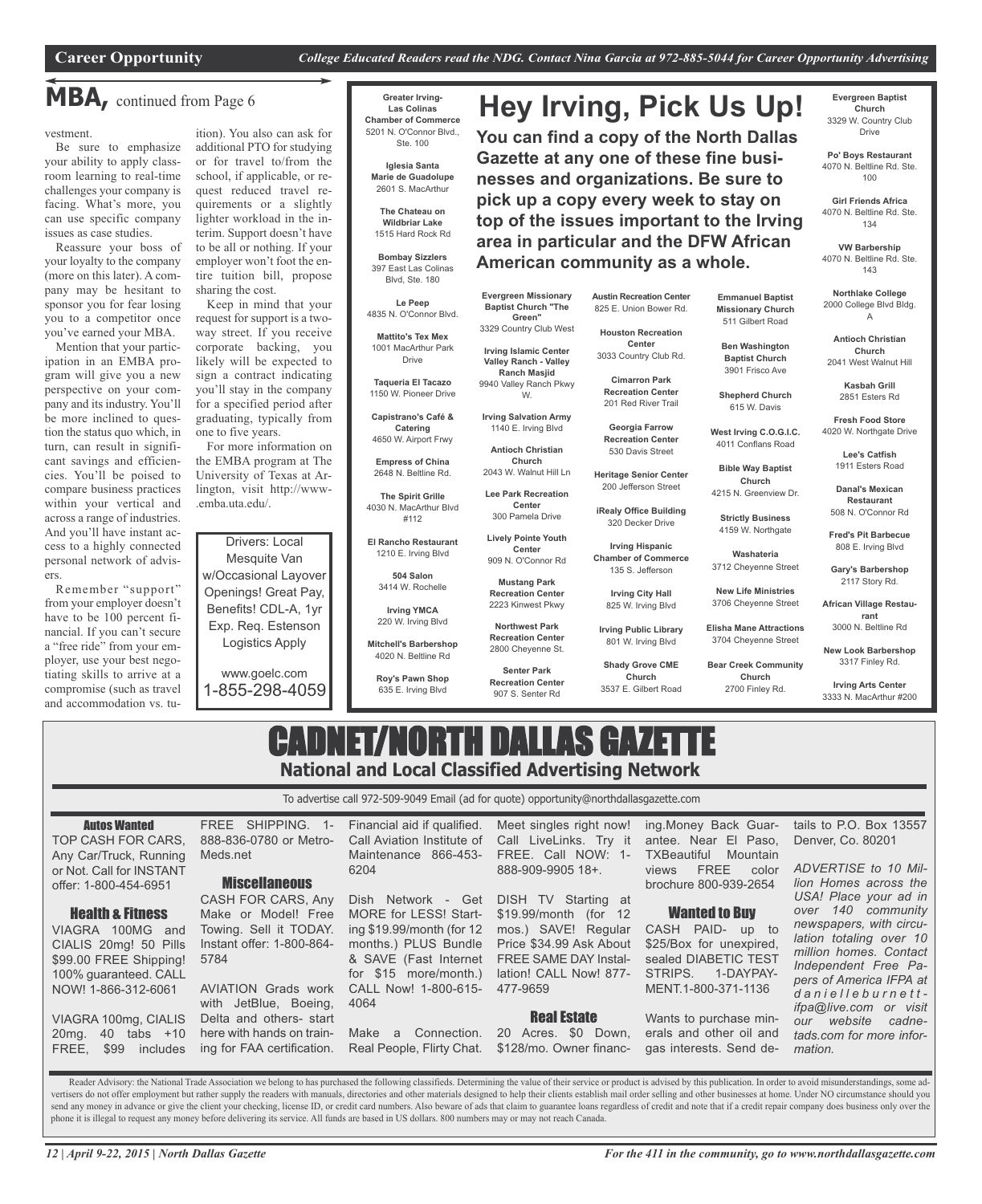## **Online website provides resources for women seeking business funding**

(BlackNews.com) -- GrantsForWomen.org, an online resource for women looking for funding, has published a listing of the top 60 programs for women in 2015. The programs help women get scholarships, funding to start a business, funding to start a non-profit, and more.

Although women make up 51 percent of the world's population, they are still a minority in many ways. In the workplace and sometimes their homes, they face gender discrimination, gender underestimation, and even gender harassment. Others have to deal with domestic violence and abuse.

GrantsForWomen.org was created to help elevate and empower women, so that they can have successful careers, businesses, and organizations.

Every year, millions of dollars are allocated to programs for women as investments in their talent, creativity, intellect and deter-

**MEDIA,** continued from Page <sup>11</sup>

The Nielsen Company also teamed up with the National Newspaper Publishers Association (NNPA), a trade group representing 200 Black community newspapers, for the third consecutive year to produce the report, "Resilient, Receptive and Relevant: The African American Consumer 2013," which noted that the buying power of Blacks likely will increase from its current level to \$1.3 trillion by 2017.

And yet, even with these projections, Black media does not garner a fair share of corporate ad spending, but instead is circumvented for ad buys in general market media channels.

There are other indicators that point even more clearly to the problem.

Take a legal action launched recently by comedian-turned-media-mogul Bryon Allen. He recently filed a \$20 billion lawsuit on behalf of his company,<br>Entertainment Studios, Entertainment against Comcast, Al Sharpton and Time Warner Cable.

Allen joined with the National Association of African-American Owned Media (NAAAOM) for the action, in which he accuses corporate America and these three companies [Comcast, Time Warner and AT&T], in specific, of paying off civil rights activist Al Sharpton as well as other

organizations to sign-off on their diversity spending efforts. He has also filed a \$10 million lawsuit against AT&T.

The entrepreneur is also suing former FCC commissioner Meredith Attwell Baker and pointed out that months after she voted to approve a merger, she took a high-paying job with Comcast. He wants the lawsuit to turn the spotlight on how this happened.

In a broadcast report on CNN, Allen accused the corporations of giving money to Sharpton to avoid having to support the broader Black press.

"This is a historic lawsuit," said Allen. "It's about economic inclusion . . . We don't need charity. We don't

## **SYSTEM,** continued from Page <sup>6</sup>

our institution," Kristin Stehouwer, Northwood University's executive vice president, chief academic officer and chief operating officer. She added the university sought a robust management system to capture what it is accomplishing and what it seeks to achieve in the future.

"We are achieving inc reased transparency around our key performance metrics," Stehouwer says. "This platform has helped us examine how we use data to make strategic decisions and allows us to assign weights to various performance metrics. That is one of the biggest benefits so far. It's bringing us one-step closer to a balanced scorecard and allows us to see how important each measure is in helping

us achieve our goals and fulfill our mission."

For more information on Northwood University, visit www.northwood.edu, or call 800-622-9000.

### **TISEO PAVING COMPANY** 419 E. Hwy. 80, Mesquite, TX 75150 Tel: (972) 289-0723 Fax (972) 216-5637

www.tiseopaving.com

Performing Concrete Street Paving in the Metroplex Area We Accept Subcontracting Bids For All Public Works Projects in the Dallas Area. We Are Accepting Applications for Concrete Mixer Drivers and Heavy Equipment Mechanics

**Equal Opportunity Employer** 

mination. Research confirms that women are huge contributors to the economy, the workforce, global entrepreneurship, and to the development and management of non-profit organizations.

For more details on the top 60 programs, visit: www.GrantsForWomen.org.

need people speaking for us. Just do business with us."

According to Allen, there are numerous people who have gone to Comcast looking to start up a cable channel but they have essentially told these individuals to go away. The Los Angeles media entrepreneur said he has seven cable networks on Verizon. He also noted that the Black Family Channel was turned away from Comcast and told it would have to pay \$10 million to be part of the cable station's platform.

POLICE OFFICER OR FIREFIGHTER! · Competitive wages • Array of benefits · Education incentive pay

> $\bullet$  ... and more SIGN UP TO TAKE THE CITY OF IRVING'S NEXT. CIVIL SERVICE ENTRANCE EXAM. CALL (972) 721-2696 TO REGISTER. The City of Irving does not discriminate on the basis of race, sex, religion, age, or disability in employment or the provision of services. www.cityofirving.org

**Attention Suppliers of Goods, Services and Construction Review Competitive Opportunities at www.bidsync.com www.garlandpurchasing.com 972-205-2415**

DO YOU WANT AN EXCITING AND REWARDING CAREER?

PURSUE A CAREER AS A

**ORGARLAND** 

**North Dallas Gazette is looking for a utility person.**

Prefer mature candidate that has a interest in media.

#### **Customer Service and Advertising**

- 1. Commit and learn the principles in the Community Marketing Manuel
- 2. Must consistently follow up and stay in touch with customers assigned
- 3. Assist in Company promotional Ticket give-a-way
- 4. Attend company sales meetings as required
- 5. Maintain Daily Notes/History Report

6. Submit weekly Sales Update Report (report due on Fridays at close of your business day)

#### **Editorial Assistance**

The candidate will support the editorial team at the Dallas office: The Editorial Assistant duties include: Broadcasting info via social media channels and website Proofreading print edition for specific items Assist in revising press releases for publishing Create online newsletters (Constant Contact & Zoho) training provided On site reporting Answer phones attend community events Ideal for semi or retired person that want to stay active.

### **Send resumes to: businessoffice@northdallasgazette.com**

**or Call 972.432.5219 and leave message**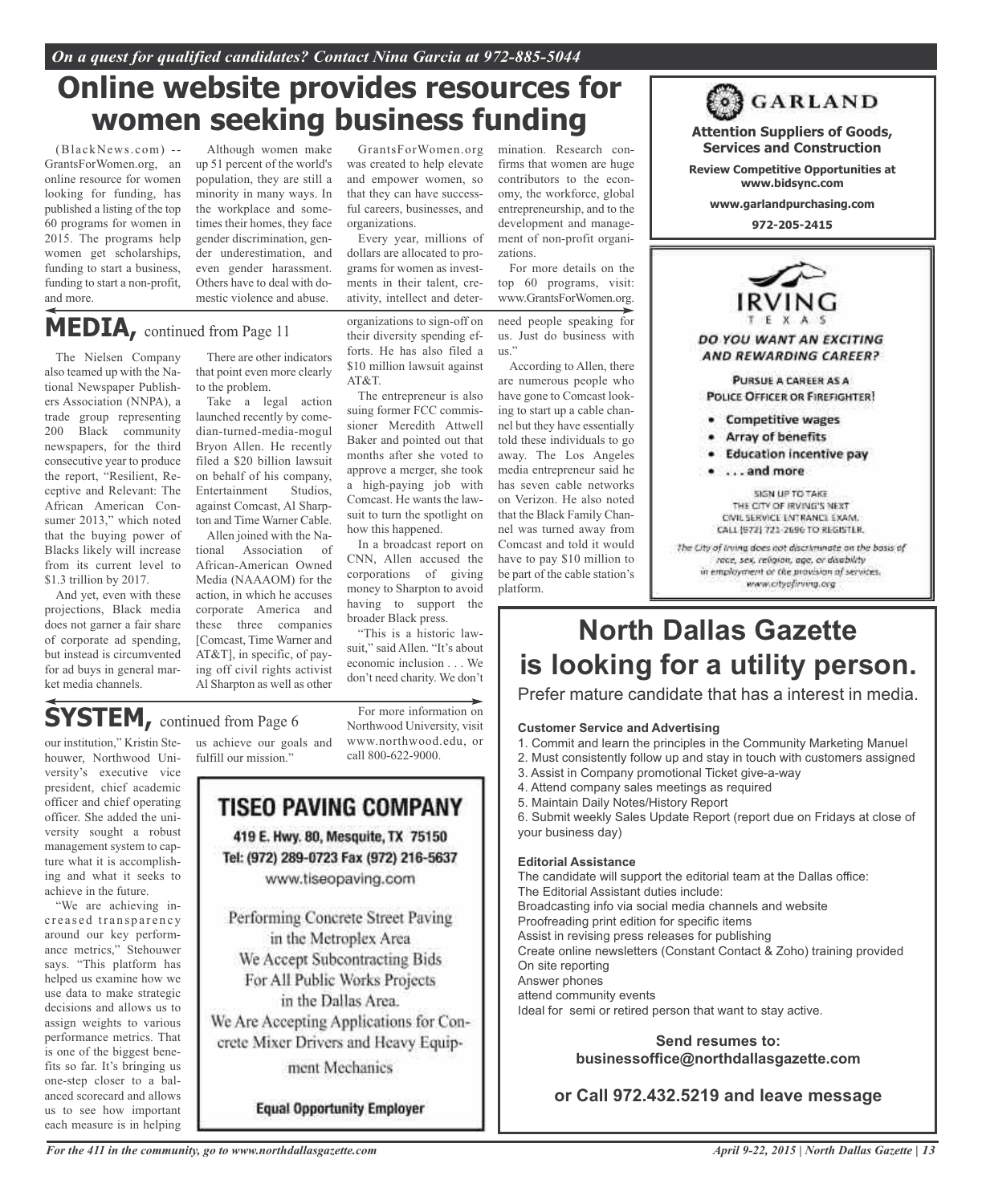### **Church Happenings www.NorthDallasGazette.com**

#### **AVENUE F CHURCH OF CHRIST IN PLANO**

**Mondays – Fridays** Call 972-423-8833 for AF-FECT, Inc. or email: AF-FECTxInc@aol.com for counseling services, resources and assistance for job readiness and training programs for individuals.

#### **April 12**

Join us this Sunday at 8 a.m. for our praise and worship services, God will bless you. And don't forget to come back at 5 p.m. for our Iglesia de Cristo Services (the Word of God in Spanish.)

#### **April 15, 7 p.m.**

You're invited to join us for Bible study as we worship and praise God for His blessings. Prepare to be encouraged

by God's plan to grow.

Brother Ramon Hodridge, Minister of Education 1026 Avenue F Plano, TX 75074 972-423-8833 www.avefchurchofchrist.org

#### **BETHEL BIBLE FELLOWSHIP CARROLLTON**

 $\mathcal{L}$  , and the set of the set of the set of the set of the set of the set of the set of the set of the set of the set of the set of the set of the set of the set of the set of the set of the set of the set of the set

#### **April 12, 9:45 a.m.**

You're invited to our Sunday Morning "Prayer and Meditation" followed by Morning Worship Service at 10 a.m. See what God is doing through and with us; you will be blessed. We will also have some Black Women History facts to share with you.

#### **April 15, 7 p.m.**

Join us in Wednesday's Prayer and Bible Study Class with Senior Pastor Dr. Woodson and/or Associate Pastor Brenda Patterson teaching on the subject of Spiritual Warfare. These are Hot Topics in Winter Months. We will learn what God says about critical issues and topics through the study of His word. Come and be blessed by God.

Dr. Terrance Woodson, Senior Pastor

1944 E. Hebron Parkway Carrollton, TX 75007 972-492-4300 www.bethelbiblefellowship.org

 $\mathcal{L}_\text{max}$  , which is a set of the set of the set of the set of the set of the set of the set of the set of the set of the set of the set of the set of the set of the set of the set of the set of the set of the set of

#### **CHRIST COMMUNITY CHURCH IN RICHARDSON**

#### **April 12, 8:45 a.m. And 11 a.m.**

You're invited to our Morning Services as we worship, honor and praise God for His blessings. Our April Month Series is "My Career Path in Babylon." What does your faith look like in your work place?

#### **April 12, 10 a.m.**

Two great events for ages 9 through 12. Jr. B.O.O.T camp for boys (email Joe Williams for details at jwilliams@ccrichardson.or g) Let's build our boys; and Young Ladies Academy; God's Phenomenal Girls with Kenya Woodruff. Email kwoodruff@ccrichardson.org.

#### **April 15**

Join us at 12 Noon with Rev. Viveca Potter teaching on the Word of God; come back at 6:45 p.m. for Corporate Prayer and stay for Senior Pastor Autry at 7:30 p.m. teaching the Word of God. Our youth will come for Food and Fellowship at 7 p.m. followed by Bible Study at 7:30 p.m. and Tutoring/Homework Assistance at 8 p.m.

Dr. Terrence Autry, Senior Pastor 701 Centennial 972-991-0200 Richardson, TX 75081 www.Christ communityrichardson.org  $\mathcal{L}_\text{max}$  , which is a set of the set of the set of the set of the set of the set of the set of the set of the set of the set of the set of the set of the set of the set of the set of the set of the set of the set of

#### **DAYSTAR DELIVERANCE MINISTRIES**

#### **April 2015**

For those in need visit Helen's House on Fridays at 9:30 a.m. (exceptions are bad weather and holidays) to receive, to give, to comfort and to fellowship. Call 972-480-0200 for details.

Pastor Minnie Hawthorne-Ewing 635 W. Campbell Road Suite 201 Richardson, TX 75080

#### **SHILOH MBC IN PLANO**

 $\overline{\phantom{a}}$  , and the set of the set of the set of the set of the set of the set of the set of the set of the set of the set of the set of the set of the set of the set of the set of the set of the set of the set of the s

**April 12 8 a.m. and 11 a.m.** Come and worship with us this Sunday. God will greet us and bless us with words of wisdom as He leads and guide us in all truth and

#### **April 15, 7 p.m.**

righteousness.

You're invited to our Wednesday's Bible Study to learn more about God's Word. Come and be encouraged by God's plan for your maturity and growth; and, it's all for His glory.

Dr. Isaiah Joshua, Jr. Senior Pastor 920 E. 14th Street Plano, TX 75074 972-423-6695 w w w.s m b c p l a n o . o r g

 $\overline{\phantom{a}}$  , and the set of the set of the set of the set of the set of the set of the set of the set of the set of the set of the set of the set of the set of the set of the set of the set of the set of the set of the s

#### **FELLOWSHIP CHRISTIAN CENTER CHURCH IN ALLEN "The Ship"**

#### **Monday – Friday 9 a.m.-1 p.m.**

TheShip3C's Prayer Lines for those that are in need are 972-649-0566 and 972-649- 0567 or they may be submitted via email to: prayerline@theship3c.org

#### **April 12**

Join us this Sunday for our praise and worship services at 9:30 a.m. followed by Morning Services at 1550 Edelweiss Drive in Allen and bring someone with you; you will be blessed.

#### **April 15**

You're invited to our Wednesday's 12 Noon-Day Live Prayer and Bible Study and/or our Wednesday Night Live Prayer and Bible Study at 7 p.m. to learn more about God's Word at the Joycie Turner Fellowship Hall, 200 W. Belmont Drive in Allen. Be encouraged by God's plan for your maturity and His glory; and most of all, be prepared to grow.

Dr. W. L. Stafford, Sr., Ed. D. Senior Pastor 1550 Edelweiss Drive In Allen for Sunday Morning Worship. Admin. Building Address Is 200 W. Belmont Drive Allen, TX 75013 972-359-9956 www.theship3c.org

#### **BIBLE WAY COMMUNITY BAPTIST CHURCH**

 $\mathcal{L}$  , and the set of the set of the set of the set of the set of the set of the set of the set of the set of the set of the set of the set of the set of the set of the set of the set of the set of the set of the set

**April 12, 7:35 a.m.** Join us this Sunday for our praise and worship services and receive a blessing from God.

**April 15, 7 p.m.** You're invited to our Wednesday Bible Study to learn more about God's word and how it can lead and guide you.

Dr. Timothy Wilbert, Pastor 4215 North Greenview Drive Irving, TX 75062 972-257-3766 www.biblewayirving.org  $\mathcal{L}$  , and the set of the set of the set of the set of the set of the set of the set of the set of the set of the set of the set of the set of the set of the set of the set of the set of the set of the set of the set

#### **THE INSPIRING BODY OF CHRIST CHURCH**

**April 12 7:30 and 11:30 a.m.** You're invited this Sunday to our praise and worship service as we honor and magnify God's Holy name; and receive a blessing from Him.

#### **April 15, 7 p.m.**

Join us in Monday School as we learn what God has to say to us.

#### **April 17, 7 p.m.**

All men are invited to join us for Men's Fellowship night. What is God saying to us?

Pastor Rickie Rush 7701 S Westmoreland Road Dallas, TX 75237 972-372-4262 www.Ibocchurch.org

#### **MT. OLIVE CHURCH OF PLANO (MOCOP)**

#### **April 12**

Join us in Sunday School at 8:30 a.m.; stay for our Sunday prayer at 9:30 a.m. and our Worship Service at 10 a.m.

#### **April 15, 7 p.m.**

You're invited to our Wednesday's Bible Study; you will learn what God has to say to us. Come to be encouraged by God's plan for your spiritual growth and His glory.

Pastor Sam Fenceroy Senior Pastor 300 Chisholm Place Plano, TX 75075 972-633-5511 www.mocop.org

**NEW MOUNT ZION BAPTIST CHURCH**

#### **April 12**

You're invited to join us for Early Morning Services at 7:30 a.m., followed by Sunday School at 9 a.m. and Morning Worship at 10:30 a.m.

#### **April 15**

Join us for Wednesday's Bible Study and learn what God has to say to us.

Dr. Tommy L. Brown Senior Pastor 9550 Shepherd Road Dallas, Texas 75243 Phone: 214-341-6459 www.nmzb.org



www.**IRSsafe**.com

### **MT. OLIVE CHURCH OF PLANO**

300 Chisholm Pl. Plano, TX 75075 972-633-5511

### Answers you need, Hope for today is waiting for you...

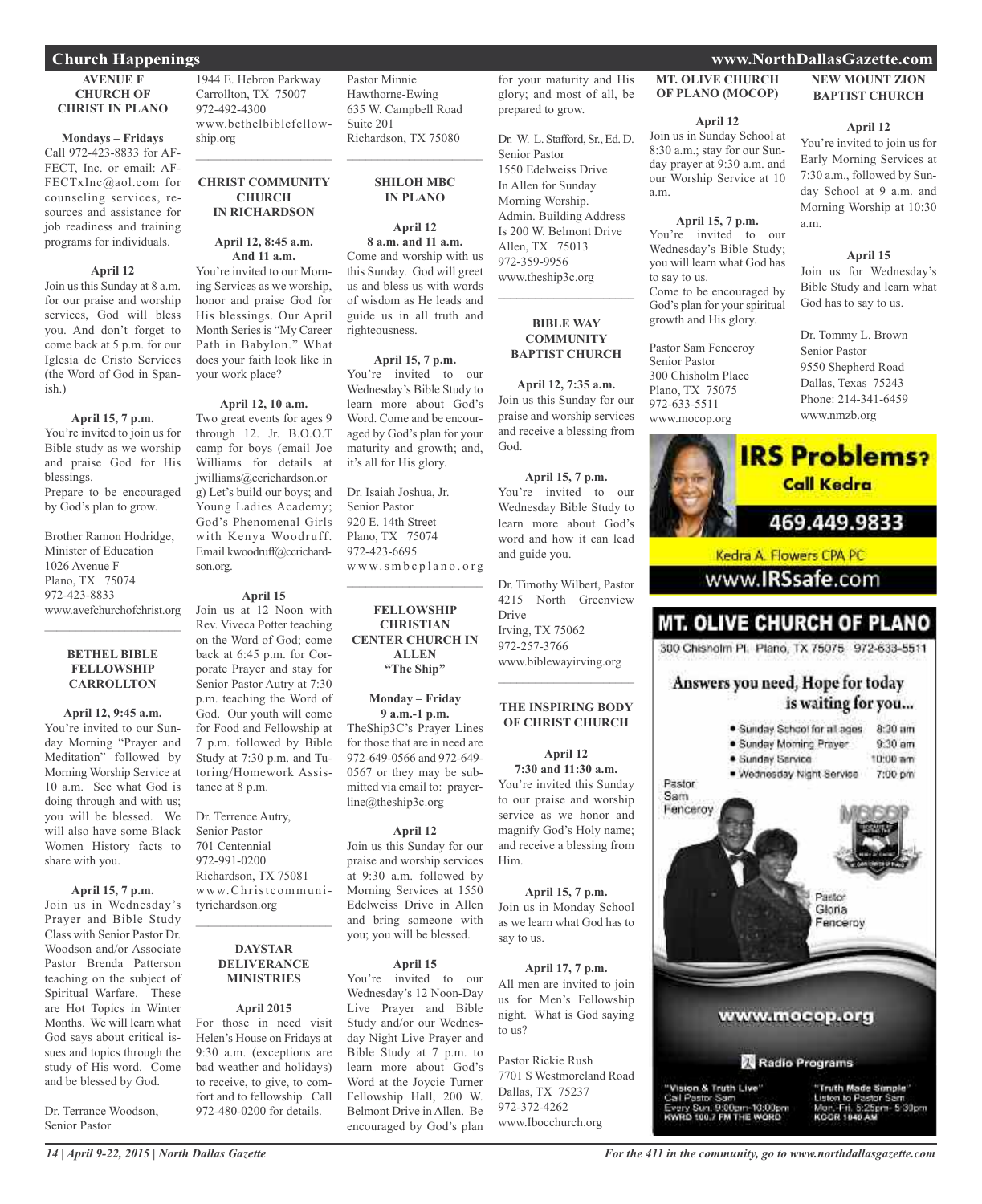# **Let someone know you care**



*Send email to: businessoffice@ northdallasgazette.com to sign up for Sister Tarpley's weekly electronic newsletter.*

*The Lord loves righteousness and justice; the earth is full of His unfailing love.* Psalm 33:5

A loved one died, and on that clear, cold morning, in the warmth of the day the other person was struck with the pain of learning that sometimes there isn't anymore. No more hugs, no more special moments to celebrate together, no more phone calls just to chat, no more "just one minute." Sometimes, what we care about the most gets all used up and goes away, never to return before we can say, "good-bye," before we can say, "I love you."

So while we have it. It's best we love it, care for it and fix it when it's broken ... and heal it when it's sick. This is true for spouses, children, other family members, friends, marriages, aging parents and grandparents. We keep and love them because they are worth it, because we are worth it.

Some things we keep --

*Ramon Hodridge, Minister*

like a best friend who moved away or a classmate we grew up with. There are just some things that make us happy, no matter what.

Life is important, like people we know who are special; and so, we keep them close! Suppose one morning you never wake up, do all your family and friends know you love them?

I was thinking ... I could die today, tomorrow or next week, and I wondered if I had any wounds needing to be healed, friendships that needed rekindling or three words needing to be said.

Let every one know you love them. Even if you think they don't love you back, you would be amazed at what those three little words and a smile can do.

Live today to the fullest because tomorrow is not promised.

Yesterday, Today and Tomorrow: There are two days in every week about which we should not worry, two days which should be kept free from fear and apprehension.

One of these days is YESTERDAY with its mistakes and cares, its faults and blunders, its aches and pains. Yesterday has passed forever beyond our control. All the money in the

world cannot bring back

Yesterday. We cannot erase a single word we said. Yesterday is gone forever.

The other day we should not worry about is TO-MORROW with its possible adversities, its burdens, its large promise and poor performance. Tomorrow is also beyond our immediate control.

Tomorrow's sun will rise, either in splendor or behind a mask of clouds—but it will rise. Until it does, we have no stake in Tomorrow, for it is as yet unborn; and its no guarantee that we live to see Tomorrow.

This leaves only one day – TODAY – Any man or woman can fight the battles of just one day! It is only when you and I add the burdens of those two other eternities – Yesterday and Tomorrow that we break down.

way.

today.

crowding God out. I made room for my new growth and got rid of my old

I threw out a book on My Pass Old Grudges – It's not a good book to read anyway. I replaced it with a new book, called Forgive & Forget. I must take time and starting reading it

I threw out my whining and complaining; oh how I treasured them so. Got me a New Philosophy too! I

dreams and doubts.

It is not the experience of Today that drives men and women into a state of depression and worrying—it is remorse or bitterness for something which happened Yesterday which is forever beyond our control; and the dread of what Tomorrow which is yet unborn and beyond our immediate control, may bring.

Let us, therefore, live but one day at a time. Let Us Pray and Learn to Keep An Open Mind.

I Did a Little House Cleaning: Last week, I threw out Worry – It was getting old and in the way. It kept me from being me, I couldn't do things God's



*Young Sung, a graduate of Newman Smith High School (NSHS), Sister Tarpley, a former teacher of NSHS and Mr. Joe Pouncy, current principal of NSHS*



*Radio Program @ 7:30 am on KHVN 970 AM Sunday Mornings*



*April 9-22, 2015 | North Dallas Gazette | 15*

I threw out those Inhibitions – They were just n't agree with God from long ago. Then I brought in some

new books that's called I Can, I Will, and I Must. Threw out I Might, I Think and I Ought. Wow, you should see the dust!

I asked, Jesus to helped me to do some cleaning and He added some things Himself; like Prayer, Hope and Faith. Oh yes, I really like His style.

I picked up something special and I placed it at the door—It's called God's PEACE. Nothing will get

real S. Westman limit the Luther TX recor **UPLATA-ESSALLOCI** *<u>STERING CONCRETE COMPANY</u>* 

#### See TARPLEY, Page 16



Monder School Tym & Mito's Lellawskip Eridot Sp. Shilch Missionary Baptist Church





Islah Joshua, Jr. **Tustas** 

Excellence while Teaching<br>the Word, Preaching the Gospel, Reaching the World

Worship Times: 8 and 11 a.m. Sunday School: 9:45 a.m. Mid-week: Wednesday at 7:00 p.m. Youth Church: Every 3rd, 4th, and 5th Sunday at 10:45 a.m. AWANA: Wednesday at 6:30 p.m. Contact Information: 972-423-6695 www.smbcplano.org